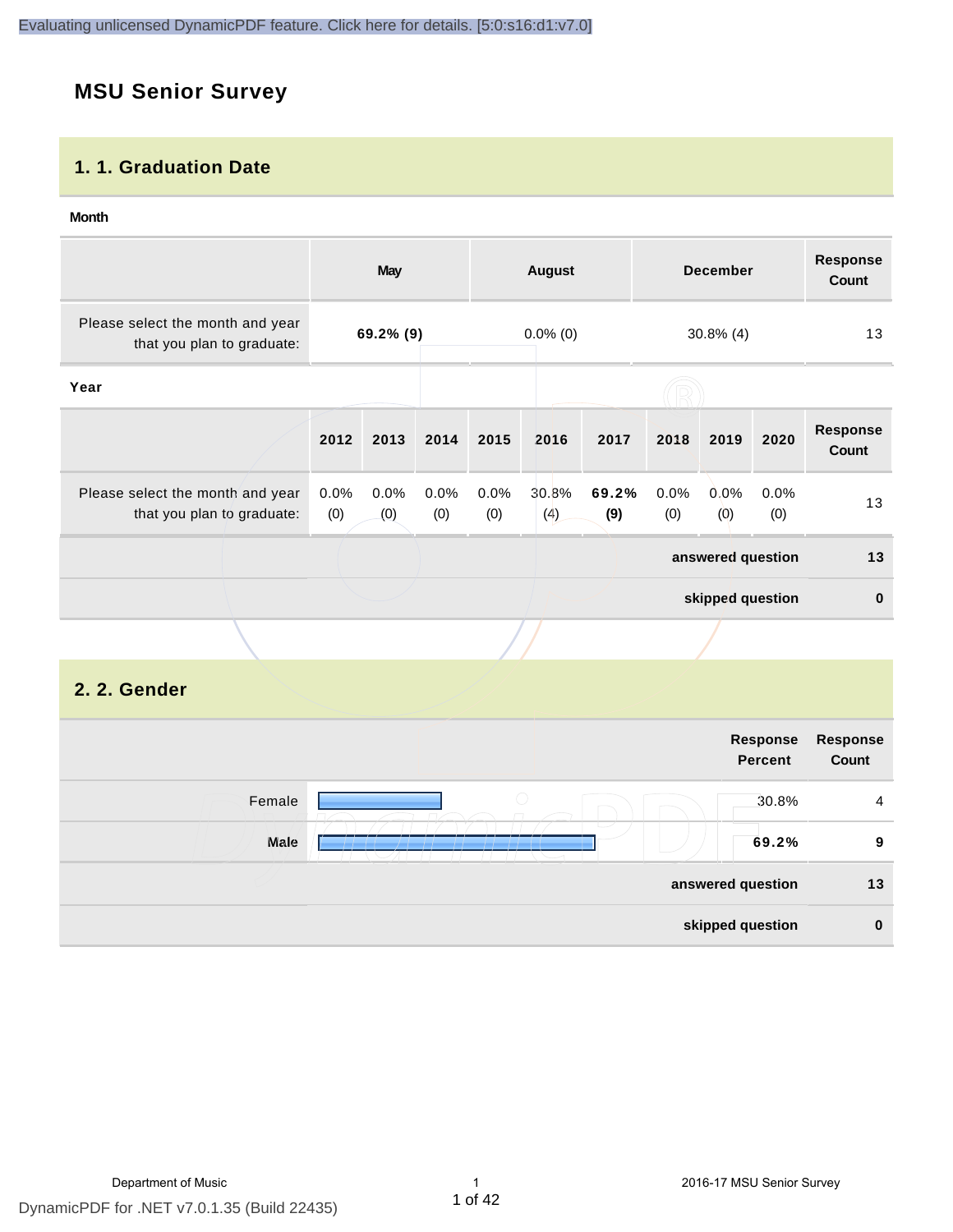## **3. 3. Ethnic Background**

|                                           |  | <b>Response</b><br><b>Percent</b> | <b>Response</b><br>Count |
|-------------------------------------------|--|-----------------------------------|--------------------------|
| White                                     |  | 100.0%                            | 13                       |
| Black/African-American                    |  | 0.0%                              | 0                        |
| Asian                                     |  | 0.0%                              | $\pmb{0}$                |
| Hispanic/Latino                           |  | 0.0%                              | $\pmb{0}$                |
| American Indian/Alaskan Native            |  | 0.0%                              | $\pmb{0}$                |
| Native Hawaiian/Other Pacific<br>Islander |  | 0.0%                              | $\mathbf 0$              |
| Two or more races                         |  | 0.0%                              | $\mathsf{O}\xspace$      |
|                                           |  | answered question                 | 13                       |
|                                           |  | skipped question                  | $\pmb{0}$                |
|                                           |  |                                   |                          |

## **4. 4. Are you a U.S. citizen?**

|     | Response<br><b>Percent</b> | <b>Response</b><br>Count |
|-----|----------------------------|--------------------------|
| Yes | 100.0%                     | 13                       |
| No  | 0.0%<br>$\bigcirc$         | $\mathbf 0$              |
|     | answered question          | 13                       |
|     | skipped question           | $\bf{0}$                 |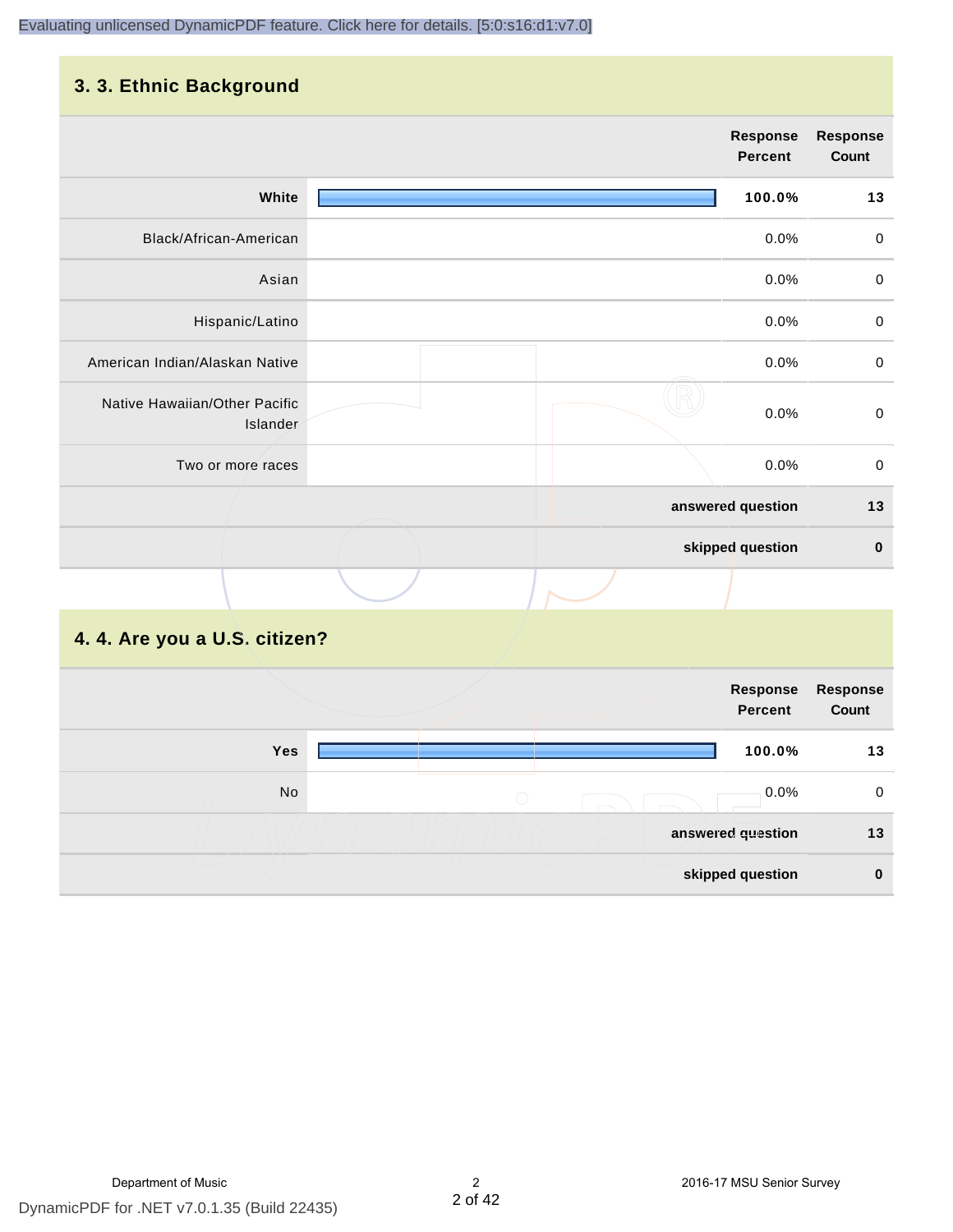# **5. 5. What is your residency classification at MSU? answered question 13 skipped question 0 Response Percent Response Count In-state 76.9% 10** Out-of-state 23.1% 3 International 0.0% 0

DynamicPDF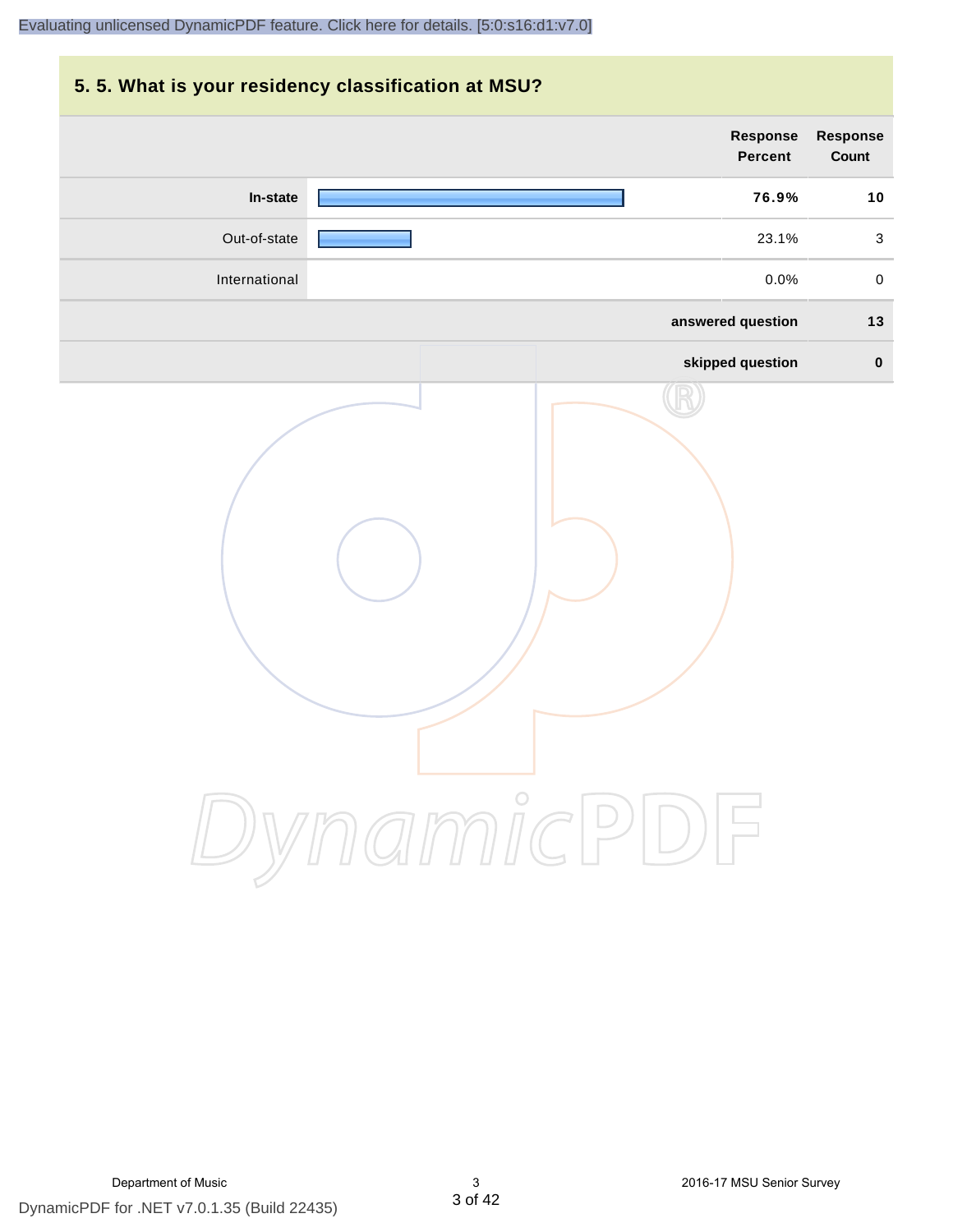

## **6. 6. Age**

|               |  | Response<br><b>Percent</b> | <b>Response</b><br>Count |
|---------------|--|----------------------------|--------------------------|
| 24 or younger |  | 76.9%                      | 10                       |
| 25-34         |  | 23.1%                      | $\mathbf{3}$             |
| $35 - 44$     |  | 0.0%                       | $\mathbf 0$              |
| 45 or older   |  | 0.0%                       | $\mathbf 0$              |
|               |  | answered question          | 13                       |
|               |  | skipped question           | $\mathbf 0$              |
|               |  |                            |                          |

## **7. 7. Has either of your parents received a bachelor's degree?**

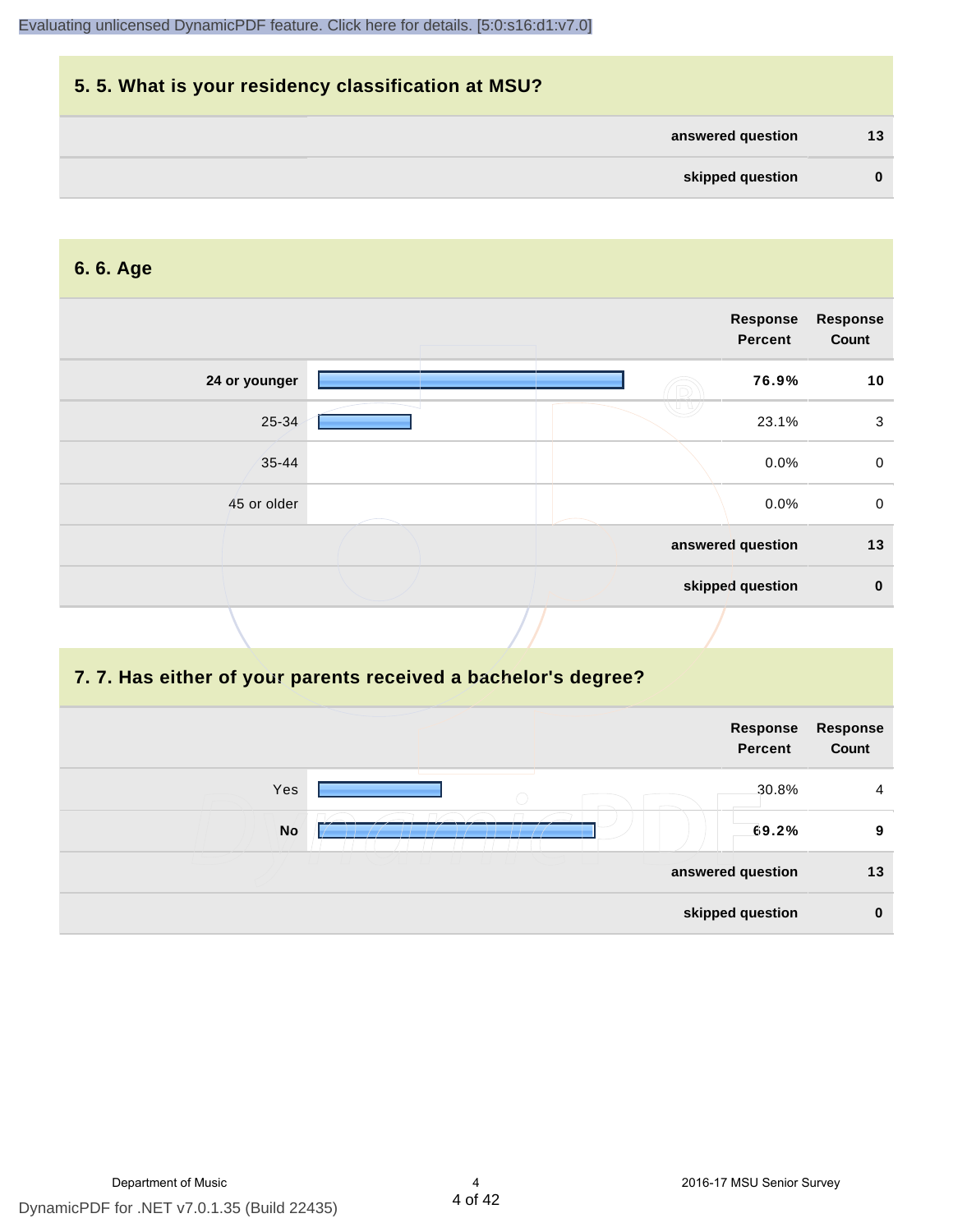#### **8. 8. Has either of your parents received a degree from MSU?**

|           | Response<br>Percent | Response<br>Count |
|-----------|---------------------|-------------------|
| Yes       | 7.7%                | 1                 |
| <b>No</b> | 92.3%               | 12                |
|           | answered question   | 13                |
|           | skipped question    | $\bf{0}$          |

| 9.9. What was your original entry status to MSU?    |                                   |                   |
|-----------------------------------------------------|-----------------------------------|-------------------|
|                                                     | <b>Response</b><br><b>Percent</b> | Response<br>Count |
| Freshman                                            | 100.0%                            | 13                |
| Transfer from community<br>college/technical school | $0.0\%$                           | $\mathbf 0$       |
| Transfer from 4-yr institution                      | 0.0%                              | $\mathbf 0$       |
|                                                     | answered question                 | 13                |
|                                                     | skipped question                  | $\bf{0}$          |

**10. 10. How many credits were transferred?**

|             | Response<br><b>Percent</b> | <b>Response</b><br>Count |
|-------------|----------------------------|--------------------------|
| 12 or fewer | 0.0%                       | $\pmb{0}$                |
| 13-30       | 0.0%                       | $\mathbf 0$              |
| $31 - 60$   | 0.0%                       | $\pmb{0}$                |
| Over 60     | 0.0%                       | $\mathbf 0$              |
|             | answered question          | $\pmb{0}$                |
|             | skipped question           | 13                       |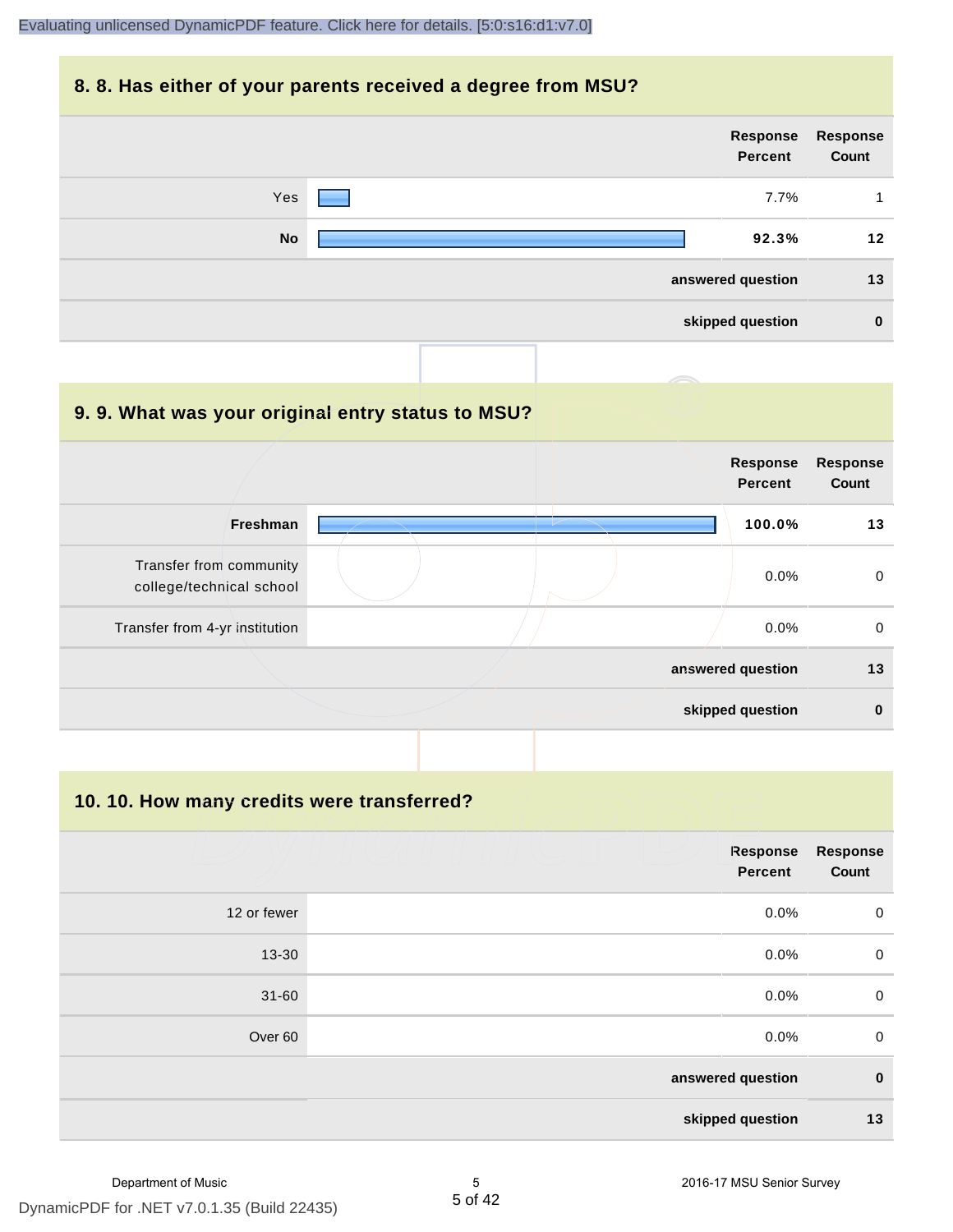## **11. 11. Approximately what percent of your University Studies (general education) classes did you take at MSU?**

|           | Response<br><b>Percent</b> | <b>Response</b><br>Count |
|-----------|----------------------------|--------------------------|
| Under 25% | 0.0%                       | 0                        |
| 25-49%    | 0.0%                       | $\mathbf 0$              |
| 50-74%    | 0.0%                       | $\mathbf 0$              |
| 75-100%   | 0.0%                       | $\mathbf 0$              |
|           | answered question          | $\pmb{0}$                |
|           | skipped question           | 13                       |

#### **12. 12. What has been your attendance status at MSU?**

|                            |  | <b>Response</b><br>Percent | <b>Response</b><br>Count |
|----------------------------|--|----------------------------|--------------------------|
| <b>Primarily full-time</b> |  | 100.0%                     | 13                       |
| Primarily part-time        |  | $0.0\%$                    | 0                        |
|                            |  | answered question          | 13                       |
|                            |  | skipped question           | $\bf{0}$                 |

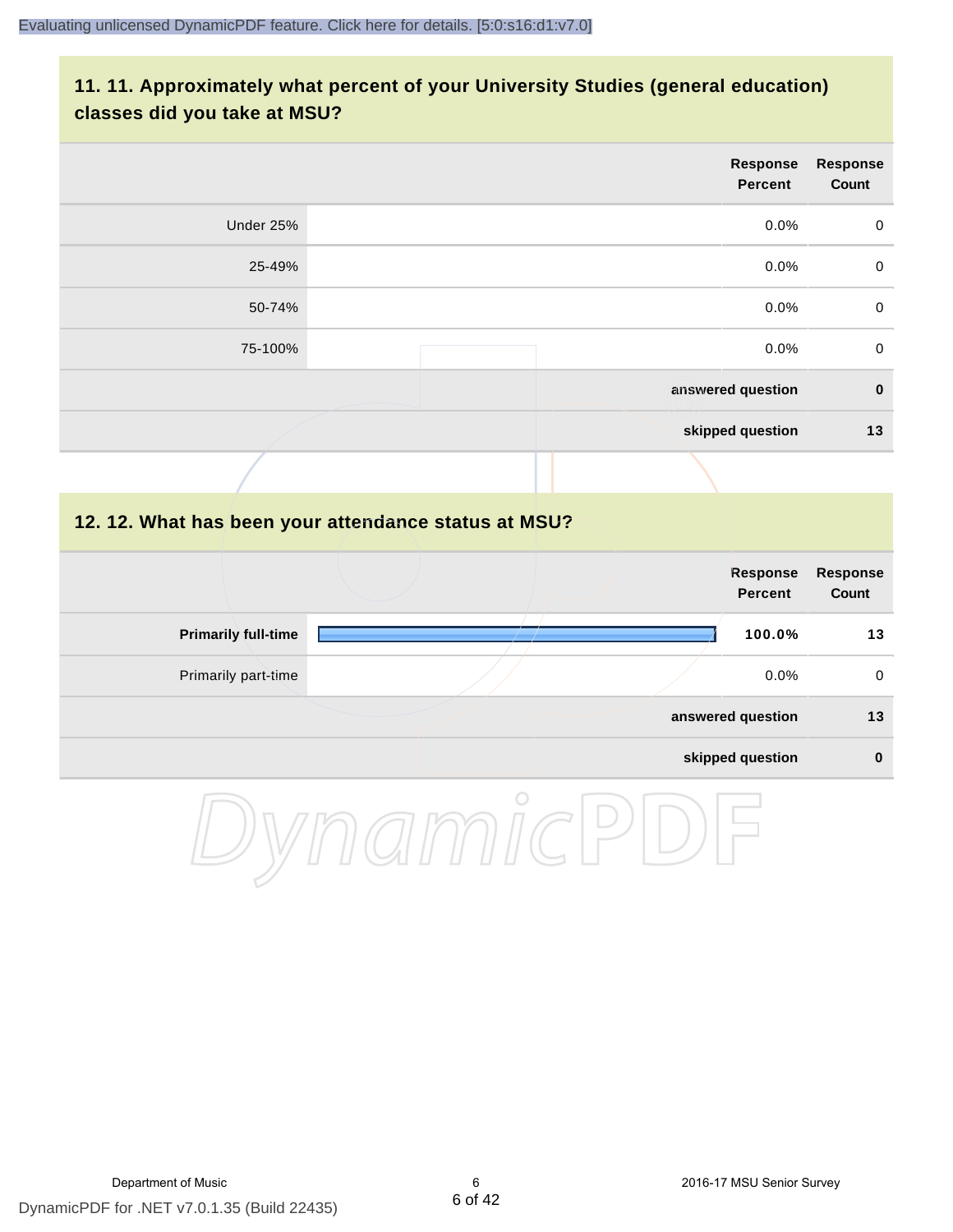### **13. 13. In which Residential College are you a member?**

|                            | <b>Response</b><br><b>Percent</b> | <b>Response</b><br>Count |
|----------------------------|-----------------------------------|--------------------------|
| Do not know                | 7.7%                              | $\mathbf{1}$             |
| Clark College              | 15.4%                             | $\overline{2}$           |
| <b>Elizabeth College</b>   | 23.1%                             | $\mathbf{3}$             |
| Franklin-Springer Colleges | 15.4%                             | $\overline{2}$           |
| <b>Hart College</b>        | 7.7%                              | $\mathbf{1}$             |
| <b>Hester College</b>      | 7.7%                              | $\mathbf{1}$             |
| <b>Regents College</b>     | 0.0%                              | $\pmb{0}$                |
| Richmond College           | 15.4%                             | $\overline{2}$           |
| White College              | 7.7%                              | $\mathbf{1}$             |
|                            | answered question                 | 13                       |
|                            | skipped question                  | $\pmb{0}$                |

DynamicPDF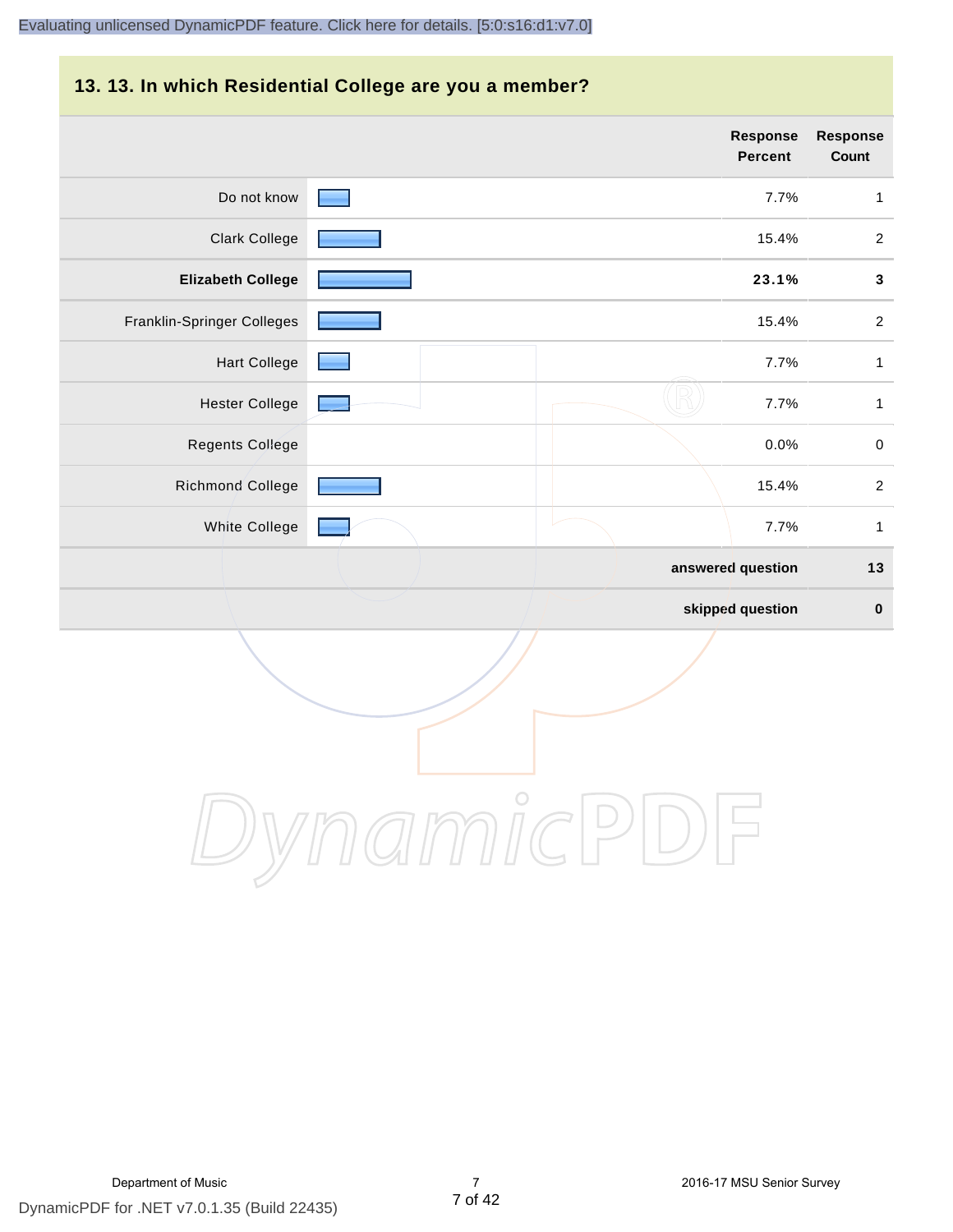## **13. 13. In which Residential College are you a member? answered question 13 skipped question 0**

## **14. 14. Have you ever received any type of Financial Aid while at MSU? (scholarships, grants, work-study, etc.)**



## **15. 15. How many years will it take you to complete your degree from the point of your initial enrollment in college (including any time at a previous institution)?**

|               | <b>Response</b><br>Percent | <b>Response</b><br>Count |
|---------------|----------------------------|--------------------------|
| Two           | 0.0%                       | $\mathbf 0$              |
| <b>Three</b>  | $\bigcirc$<br>0.0%         | $\pmb{0}$                |
| Four          | 38.5%                      | $\overline{\mathbf{5}}$  |
| Five          | 30.8%                      | $\overline{4}$           |
| Six           | 15.4%                      | $\overline{2}$           |
| More than six | 15.4%                      | $\overline{2}$           |
|               | answered question          | 13                       |
|               | skipped question           | $\pmb{0}$                |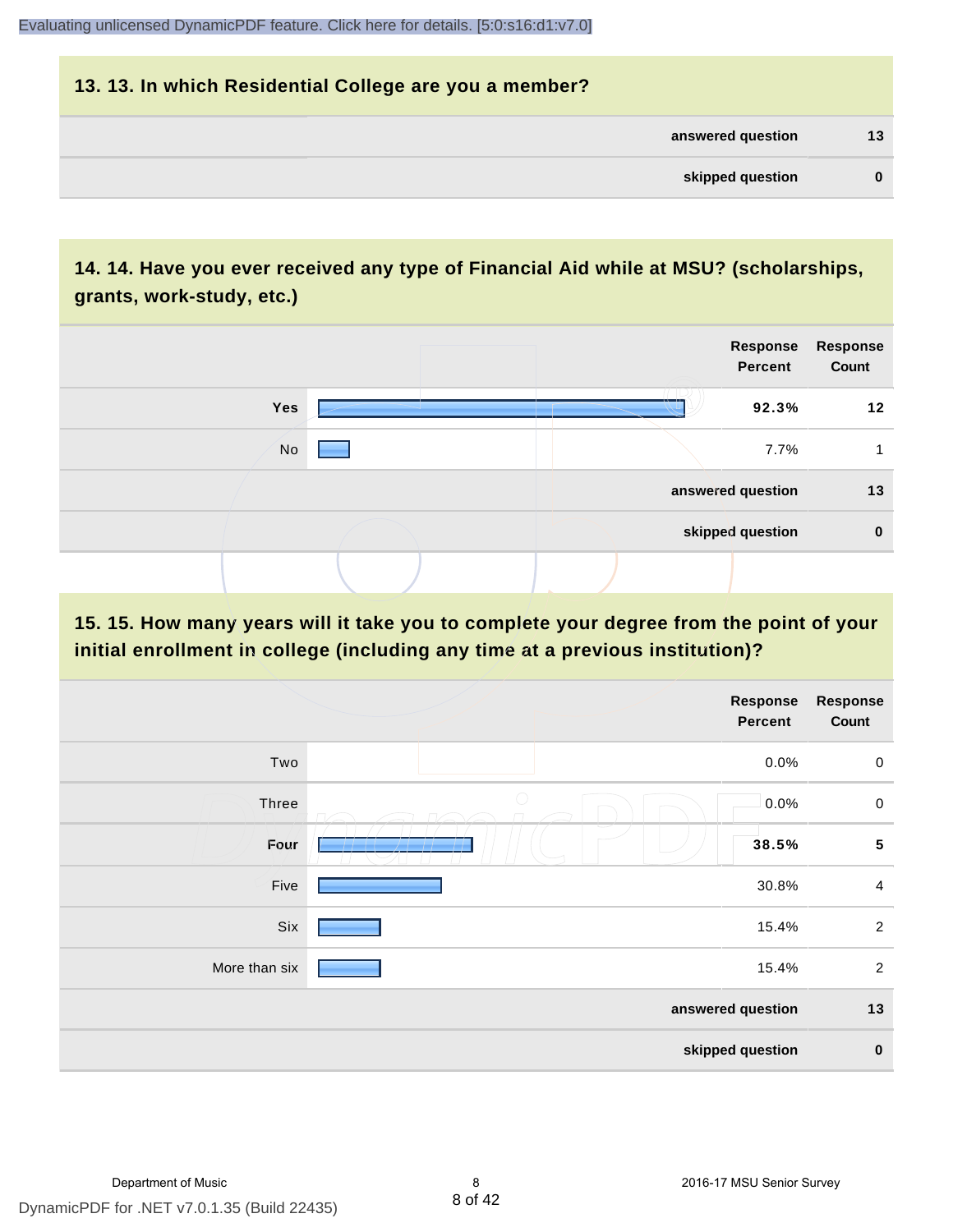### **16. 16. In what range does your grade point average fall?**

| Response<br>Count | <b>Response</b><br>Percent |                |
|-------------------|----------------------------|----------------|
| $\mathbf 0$       | 0.0%                       | Less than 2.00 |
| $\mathbf 0$       | 0.0%                       | 2.00-2.50      |
| $\overline{2}$    | 15.4%                      | 2.51-3.00      |
| $\mathbf{3}$      | 23.1%                      | 3.01-3.50      |
| 8                 | 61.5%                      | $3.51 - 4.00$  |
| 13                | answered question          |                |
| $\pmb{0}$         | skipped question           |                |
|                   |                            |                |

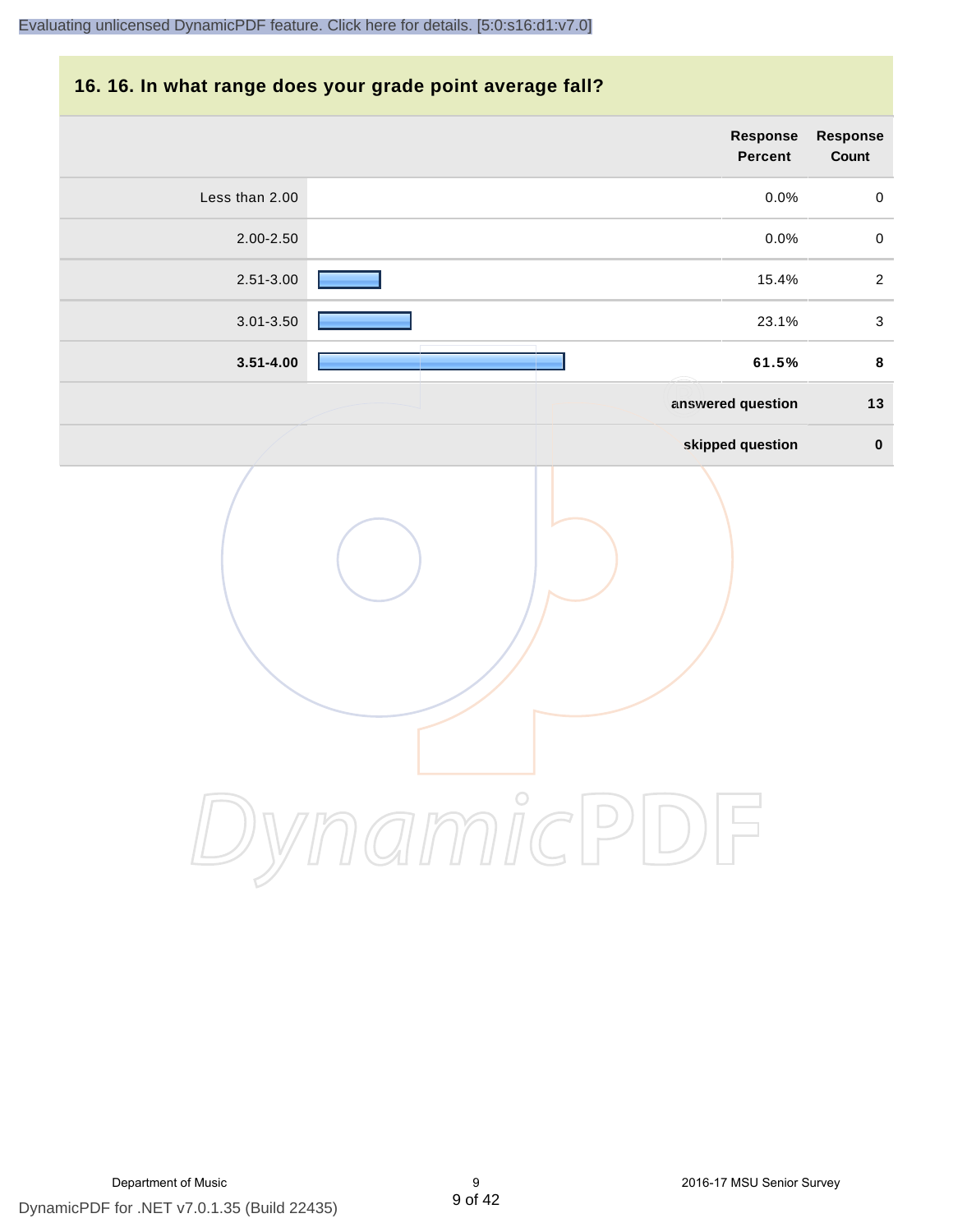|                                                          | Response<br><b>Percent</b> | <b>Response</b><br><b>Count</b> |
|----------------------------------------------------------|----------------------------|---------------------------------|
| Accounting                                               | 0.0%                       | $\mathbf 0$                     |
| Advertising                                              | 0.0%                       | $\mbox{O}$                      |
| Agricultural Science & Technology<br>(associate's)       | 0.0%                       | $\mbox{O}$                      |
| Agricultural Science (bachelor's)                        | 0.0%                       | $\mathbf 0$                     |
| Animal Technology/Animal-Equine                          | 0.0%                       | $\mathbf 0$                     |
| Animal Technology/Vet Tech,<br>Pre-Vet                   | 0.0%                       | $\mathbf 0$                     |
| <b>Applied Physics</b>                                   | 0.0%                       | $\pmb{0}$                       |
| Art                                                      | 0.0%                       | $\mathbf 0$                     |
| <b>Athletic Training</b>                                 | 0.0%                       | $\mathbf 0$                     |
| Biology                                                  | 0.0%                       | $\mbox{O}$                      |
| <b>Business Administration</b><br>(associate's)          | 0.0%                       | $\,0\,$                         |
| <b>Business Administration</b><br>(bachelor's)           | 0<br>0.0%                  | $\mbox{O}$                      |
| <b>Career &amp; Technical Education</b><br>(associate's) | 0.0%                       | $\mathbf 0$                     |
| <b>Career &amp; Technical Education</b><br>(bachelor's)  | 0.0%                       | $\mathbf 0$                     |
| Chemistry                                                | 0.0%                       | $\mathbf 0$                     |
| Civil Engineering Technology<br>(associate's)            | 0.0%                       | $\pmb{0}$                       |
|                                                          | answered question          | $13$                            |
|                                                          | skipped question           | $\pmb{0}$                       |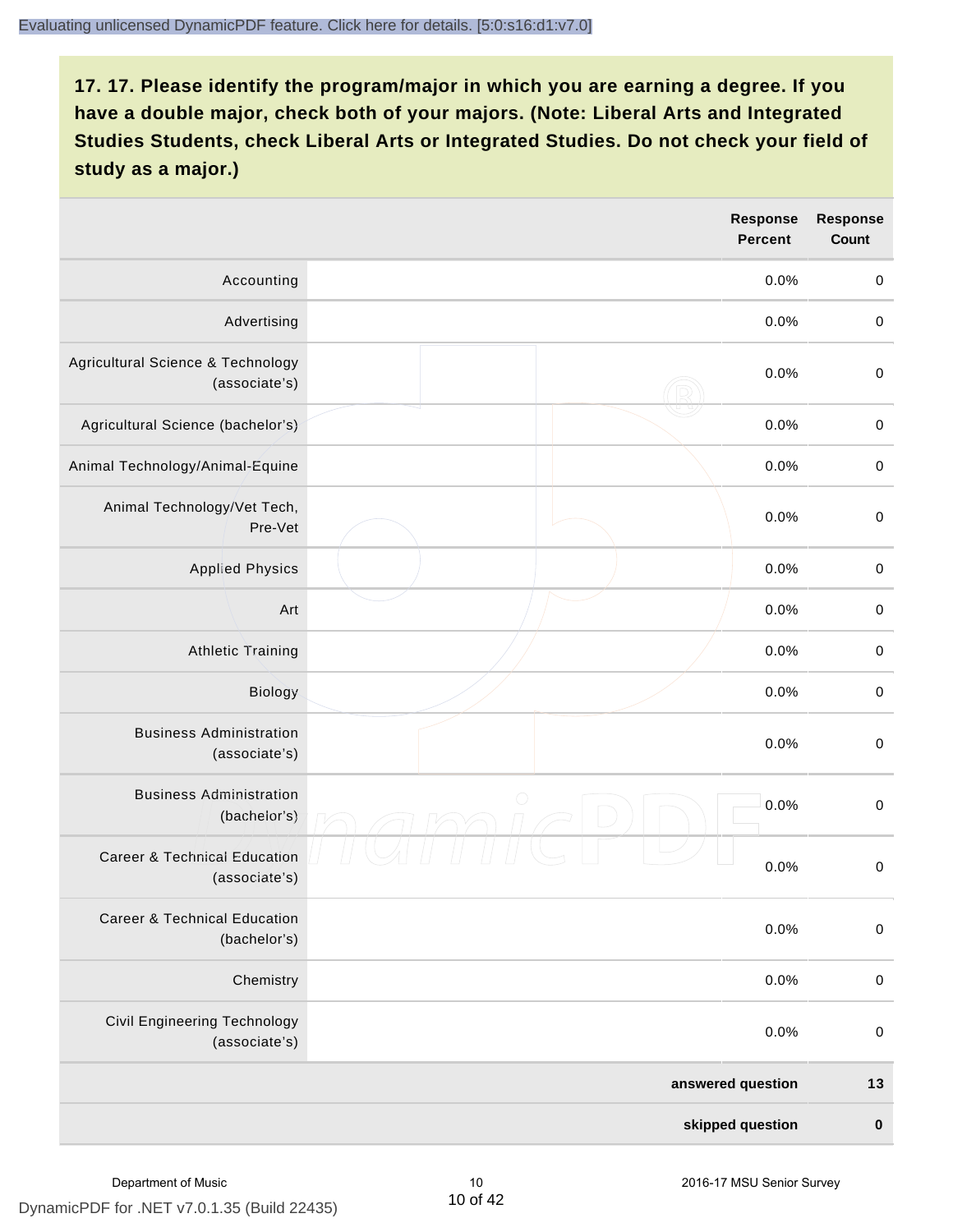| <b>Civil Engineering Technology</b><br>(bachelor's) |                   | $\mbox{O}$<br>0.0%  |
|-----------------------------------------------------|-------------------|---------------------|
| <b>Communication Disorders</b>                      |                   | 0.0%<br>$\mathbf 0$ |
| <b>Community Health</b>                             |                   | $\,0\,$<br>0.0%     |
| <b>Computer Information Systems</b>                 |                   | 0.0%<br>$\,0\,$     |
| <b>Computer Science</b>                             |                   | 0.0%<br>$\mathbf 0$ |
| Creative Writing (BFA)                              |                   | 0.0%<br>$\mathbf 0$ |
| Criminal Justice                                    |                   | 0.0%<br>$\mathbf 0$ |
| Economics                                           |                   | $\,0\,$<br>0.0%     |
| <b>Electromechanical Engineering</b><br>Technology  |                   | 0.0%<br>$\pmb{0}$   |
| <b>Elementary School Education</b>                  |                   | $\mathbf 0$<br>0.0% |
| <b>Engineering Graphics &amp; Design</b>            |                   | 0.0%<br>$\pmb{0}$   |
| <b>Engineering Physics</b>                          |                   | 0.0%<br>$\pmb{0}$   |
| English                                             |                   | 0.0%<br>$\pmb{0}$   |
| English Education (TESOL)                           | $\bigcirc$        | 0.0%<br>$\mathbf 0$ |
| <b>Exercise Science</b>                             |                   | 0.0%<br>$\pmb{0}$   |
| Finance                                             |                   | 0.0%<br>$\,0\,$     |
| French                                              |                   | 0.0%<br>$\pmb{0}$   |
| General Studies (associate's)                       |                   | 0.0%<br>$\mathbf 0$ |
| Geosciences                                         |                   | 0.0%<br>$\mathbf 0$ |
| German                                              |                   | 0.0%<br>$\mathbf 0$ |
|                                                     | answered question | $13$                |
|                                                     | skipped question  | $\pmb{0}$           |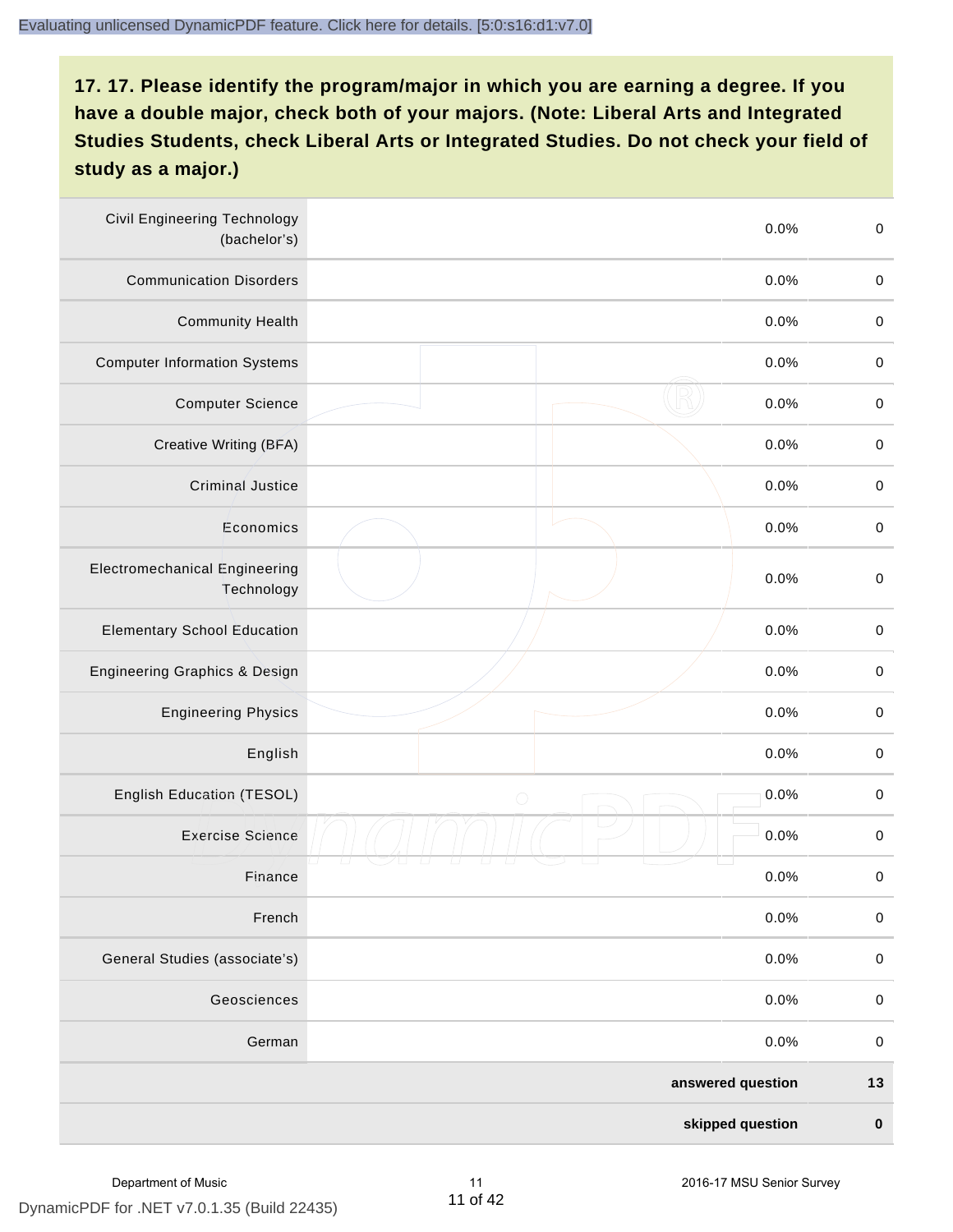| <b>Graphic Communications Media</b>            |                   | 0.0%             | $\mathbf 0$ |
|------------------------------------------------|-------------------|------------------|-------------|
| <b>Health &amp; Physical Education</b>         |                   | 0.0%             | $\mathbf 0$ |
| <b>Health Information Administration</b>       |                   | 0.0%             | $\mathbf 0$ |
| History                                        |                   | 0.0%             | $\pmb{0}$   |
| <b>Industrial Technology</b><br>(associate's)  |                   | 0.0%             | $\mathbf 0$ |
| Integrated Studies (BIS)                       |                   | 0.0%             | $\mathbf 0$ |
| Interdisciplinary Early Childhood<br>Education |                   | 0.0%             | $\mathbf 0$ |
| <b>Interior Design</b>                         |                   | 0.0%             | $\pmb{0}$   |
| <b>International Business</b>                  |                   | 0.0%             | $\mathbf 0$ |
| <b>International Studies</b>                   |                   | 0.0%             | $\mathbf 0$ |
| Japanese                                       |                   | 0.0%             | $\pmb{0}$   |
| Journalism                                     |                   | 0.0%             | $\pmb{0}$   |
| Learning & Behavior Disorders                  |                   | 0.0%             | $\mathbf 0$ |
| <b>Liberal Arts</b>                            | $\bigcirc$        | 0.0%             | $\pmb{0}$   |
| Logistics & Supply Chain<br>Management         |                   | 0.0%             | $\mathbf 0$ |
| Management                                     |                   | 0.0%             | $\pmb{0}$   |
| <b>Manufacturing Technology</b>                |                   | 0.0%             | $\pmb{0}$   |
| Marketing                                      |                   | 0.0%             | $\mathbf 0$ |
| Mathematics                                    |                   | 0.0%             | $\,0\,$     |
|                                                | answered question |                  | $13$        |
|                                                |                   | skipped question | $\pmb{0}$   |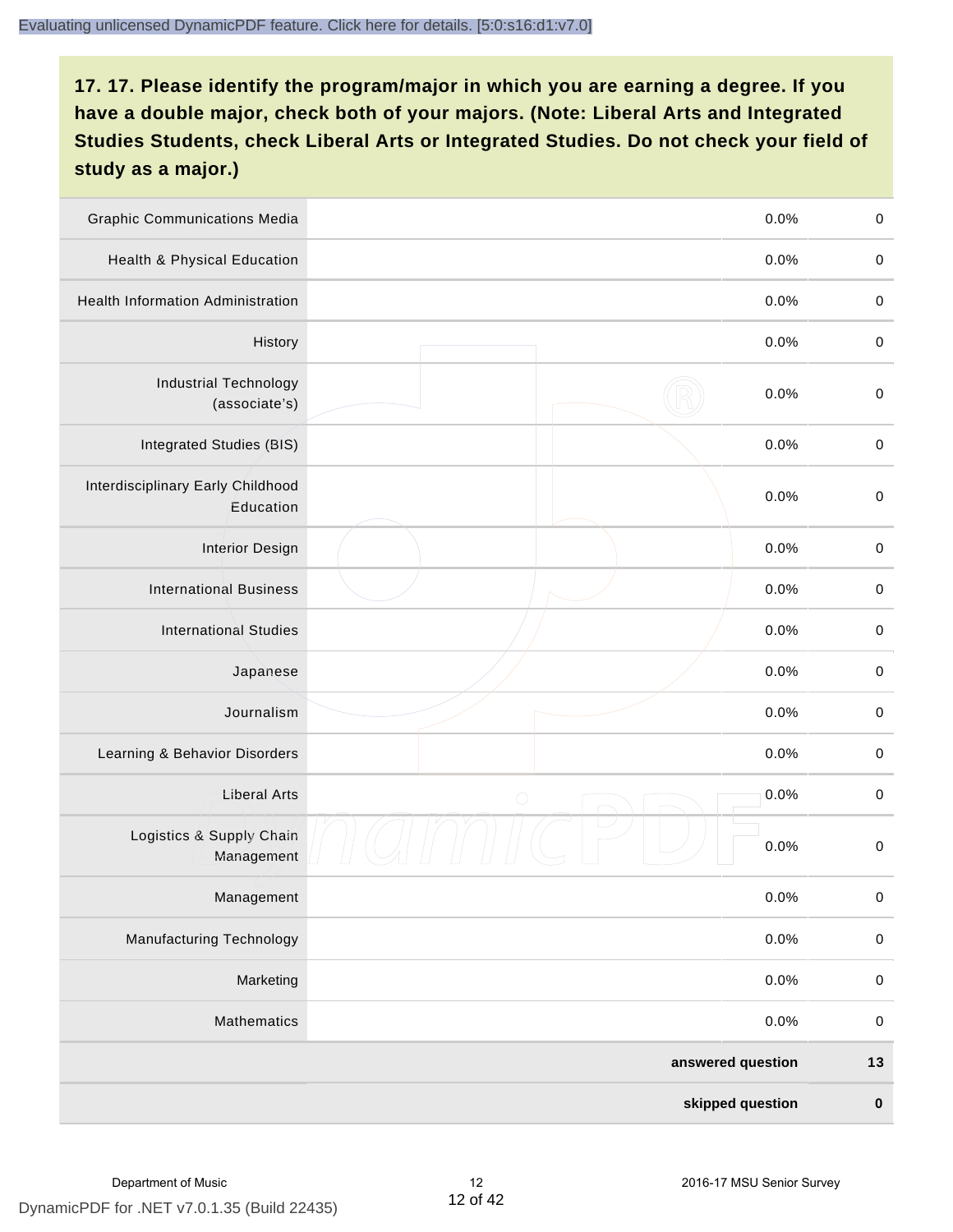| <b>Middle School Education</b>            | 0.0%               | $\,0\,$     |
|-------------------------------------------|--------------------|-------------|
| <b>Music</b>                              | 76.9%              | $10$        |
| <b>Music Business</b>                     | 23.1%              | $\sqrt{3}$  |
| Nonprofit Leadership Studies              | 0.0%               | $\pmb{0}$   |
| Nursing                                   | 0.0%               | $\pmb{0}$   |
| Nursing/RN to BSN                         | 0.0%               | $\,0\,$     |
| Nutrition, Dietetics, & Food Mgmt         | 0.0%               | $\pmb{0}$   |
| Occupational Safety and Health            | 0.0%               | $\mathbf 0$ |
| Organizational Communication              | 0.0%               | $\pmb{0}$   |
| Philosophy                                | 0.0%               | $\pmb{0}$   |
| Physics                                   | 0.0%               | $\,0\,$     |
| <b>Political Science</b>                  | 0.0%               | $\,0\,$     |
| Psychology                                | 0.0%               | $\mathbf 0$ |
| <b>Public Administration</b>              | 0.0%               | $\pmb{0}$   |
| <b>Public Relations</b>                   | 7.7%<br>$\bigcirc$ | 1           |
| <b>Recreation &amp; Leisure Services</b>  | 0.0%               | $\,0\,$     |
| Social Work                               | 0.0%               | $\,0\,$     |
| Sociology                                 | 0.0%               | $\mathbf 0$ |
| Spanish                                   | 0.0%               | $\pmb{0}$   |
| <b>Telecommunications Systems</b><br>Mgmt | 0.0%               | $\pmb{0}$   |
|                                           | answered question  | $13$        |
|                                           | skipped question   | $\pmb{0}$   |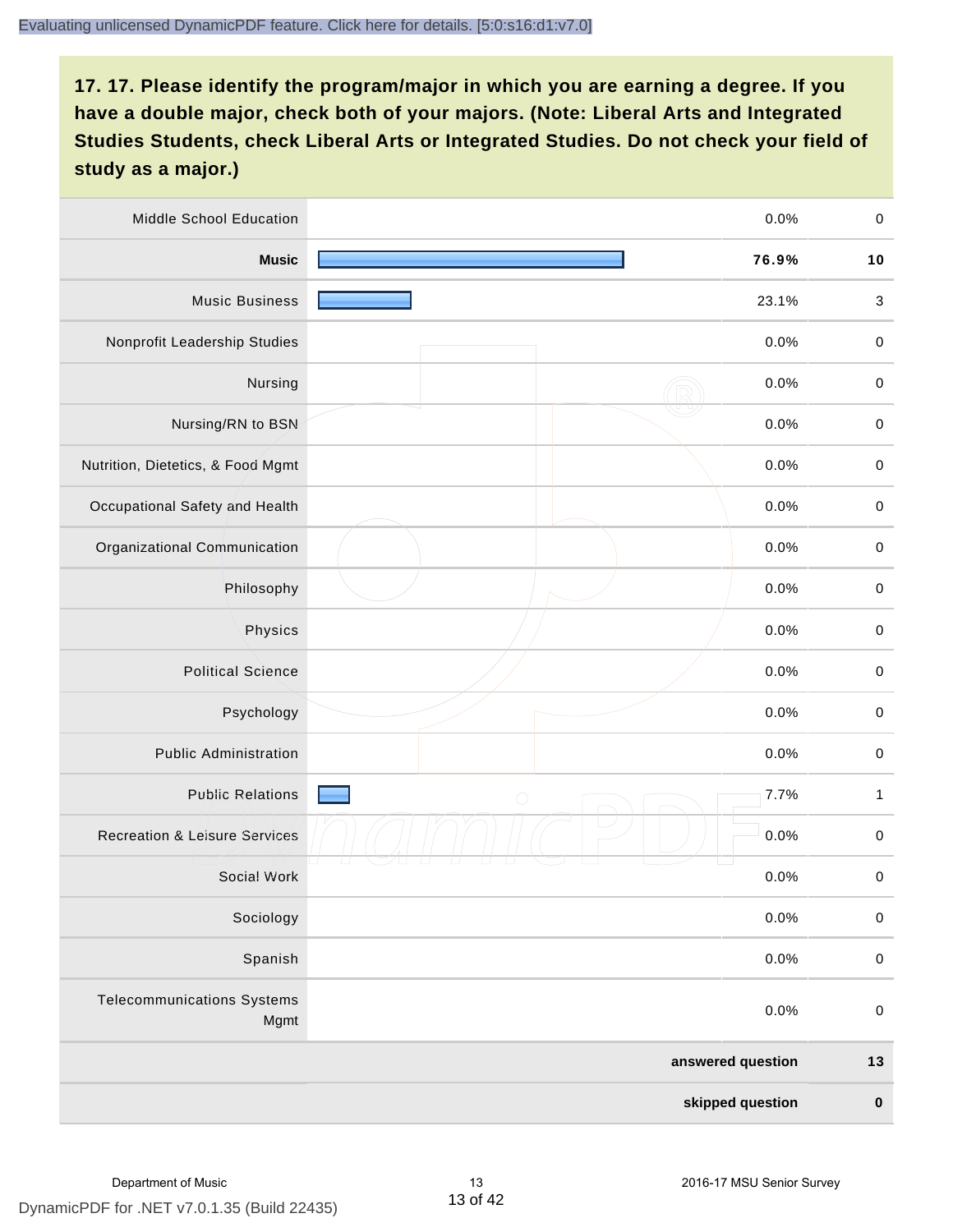| <b>Television Production</b>    | $0.0\%$           | 0  |
|---------------------------------|-------------------|----|
| Theatre                         | $0.0\%$           | 0  |
| Wildlife & Conservation Biology | $0.0\%$           | 0  |
|                                 | answered question | 13 |
|                                 | skipped question  | 0  |
|                                 | .                 |    |

#### **18. 20. What is the highest degree you eventually hope to receive?**

|               |  | Response<br>Percent | <b>Response</b><br>Count |
|---------------|--|---------------------|--------------------------|
| Associate     |  | 0.0%                | $\mathbf 0$              |
| Baccalaureate |  | 30.8%               | $\overline{4}$           |
| Graduate      |  | 61.5%               | 8                        |
| Professional  |  | 7.7%                | 1                        |
|               |  | answered question   | 13                       |
|               |  | skipped question    | $\pmb{0}$                |
|               |  |                     |                          |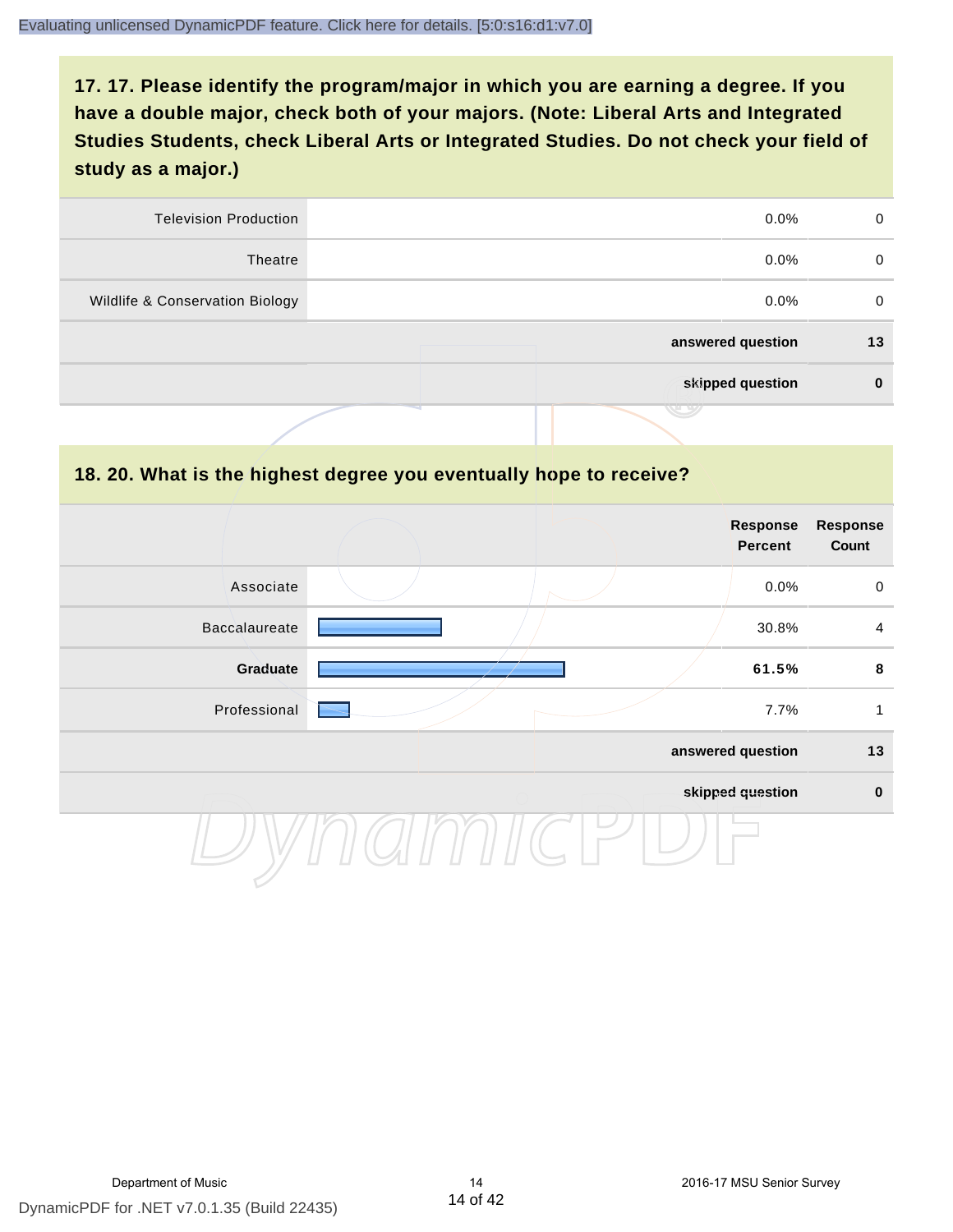| 19. 21. Which best describes your situation? |                                   |                                 |
|----------------------------------------------|-----------------------------------|---------------------------------|
|                                              | <b>Response</b><br><b>Percent</b> | <b>Response</b><br><b>Count</b> |
| Did not change major/area                    | 84.6%                             | 11                              |
| Did not initially declare major/area         | 0.0%                              | 0                               |
| Changed major/area                           | 15.4%                             | $\overline{2}$                  |
|                                              | answered question                 | 13                              |
|                                              | skipped question                  | $\mathbf 0$                     |
|                                              | DynamicPDF                        |                                 |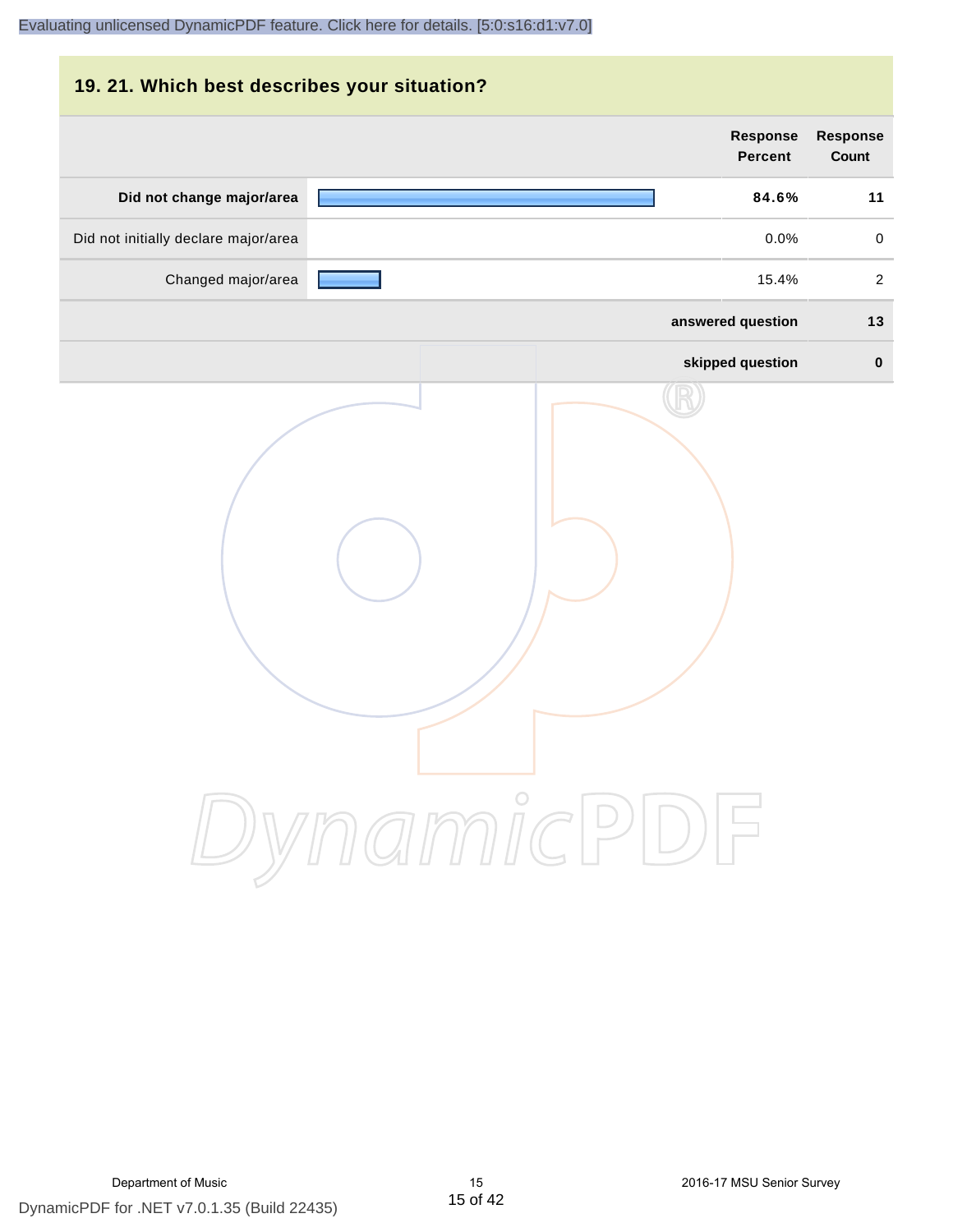## **19. 21. Which best describes your situation? answered question 13 skipped question 0**

## **20. 22. While school was in session during the past year, how many hours per week, on average, did you work for pay?**

|                    |  | Response<br><b>Percent</b> | <b>Response</b><br>Count |
|--------------------|--|----------------------------|--------------------------|
| Did not work       |  | 15.4%                      | 2                        |
| Worked 1-10 hrs    |  | 15.4%                      | $\overline{2}$           |
| Worked 11-20 hrs   |  | 23.1%                      | $\mathbf{3}$             |
| Worked 21-30 hrs   |  | 23.1%                      | 3                        |
| Worked 31-40 hrs   |  | 15.4%                      | $\overline{2}$           |
| Worked over 40 hrs |  | 7.7%                       | 1                        |
|                    |  | answered question          | 13                       |
|                    |  | skipped question           | $\mathbf 0$              |

### **21. 23. For the most part, were classes offered at times convenient to you?**

|            | Response<br>Percent | Response<br>Count |
|------------|---------------------|-------------------|
| <b>Yes</b> | 69.2%               | 9                 |
| No         | 30.8%               | 4                 |
|            | answered question   | 13                |
|            | skipped question    | $\bf{0}$          |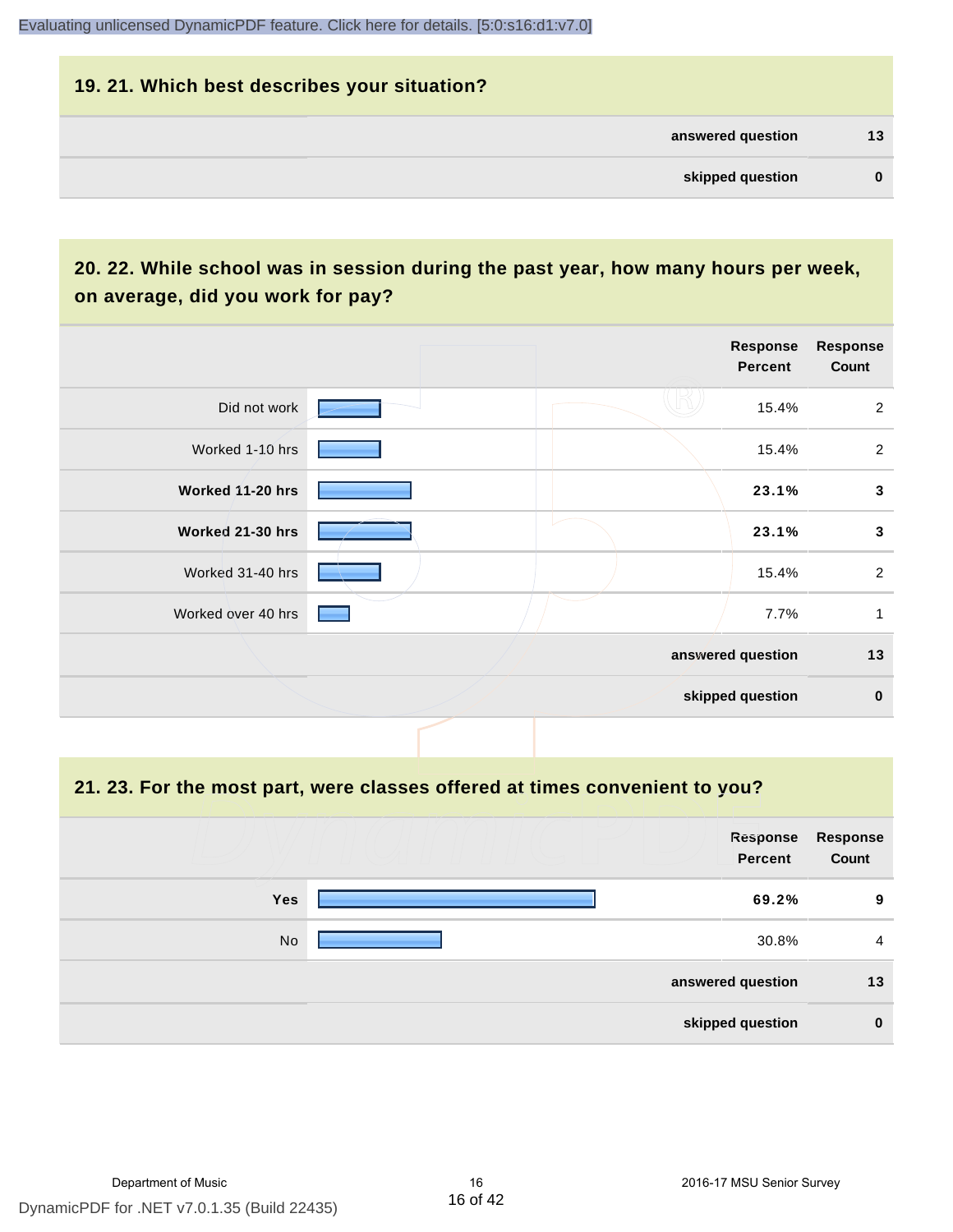## **22. 24. What time would you have preferred?**

|                | <b>Response</b><br>Percent | <b>Response</b><br>Count |
|----------------|----------------------------|--------------------------|
| Late afternoon | 25.0%                      | $\mathbf{1}$             |
| <b>Evening</b> | 50.0%                      | $\overline{\mathbf{2}}$  |
| Weekend        | 0.0%                       | $\mathbf 0$              |
| During the day | 25.0%                      | $\mathbf{1}$             |
| Online         | 0.0%                       | $\pmb{0}$                |
|                | answered question          | $\boldsymbol{4}$         |
|                | skipped question           | $\boldsymbol{9}$         |
|                |                            |                          |

## **23. 25. Which best describes the location where you completed the majority of your courses?**

|                        |            | Response<br><b>Percent</b> | <b>Response</b><br>Count |
|------------------------|------------|----------------------------|--------------------------|
| <b>Murray</b>          |            | 100.0%                     | 13                       |
| Paducah                |            | 0.0%                       | $\pmb{0}$                |
| Ft. Campbell           |            | 0.0%                       | $\mathbf 0$              |
| Madisonville           | $\bigcirc$ | 0.0%                       | $\mathbf 0$              |
| Hopkinsville           |            | 0.0%                       | $\pmb{0}$                |
| Henderson              |            | 0.0%                       | $\mathbf 0$              |
| Online                 |            | 0.0%                       | $\pmb{0}$                |
| Other (please specify) |            | 0.0%                       | $\pmb{0}$                |
|                        |            | answered question          | $13$                     |
|                        |            | skipped question           | $\pmb{0}$                |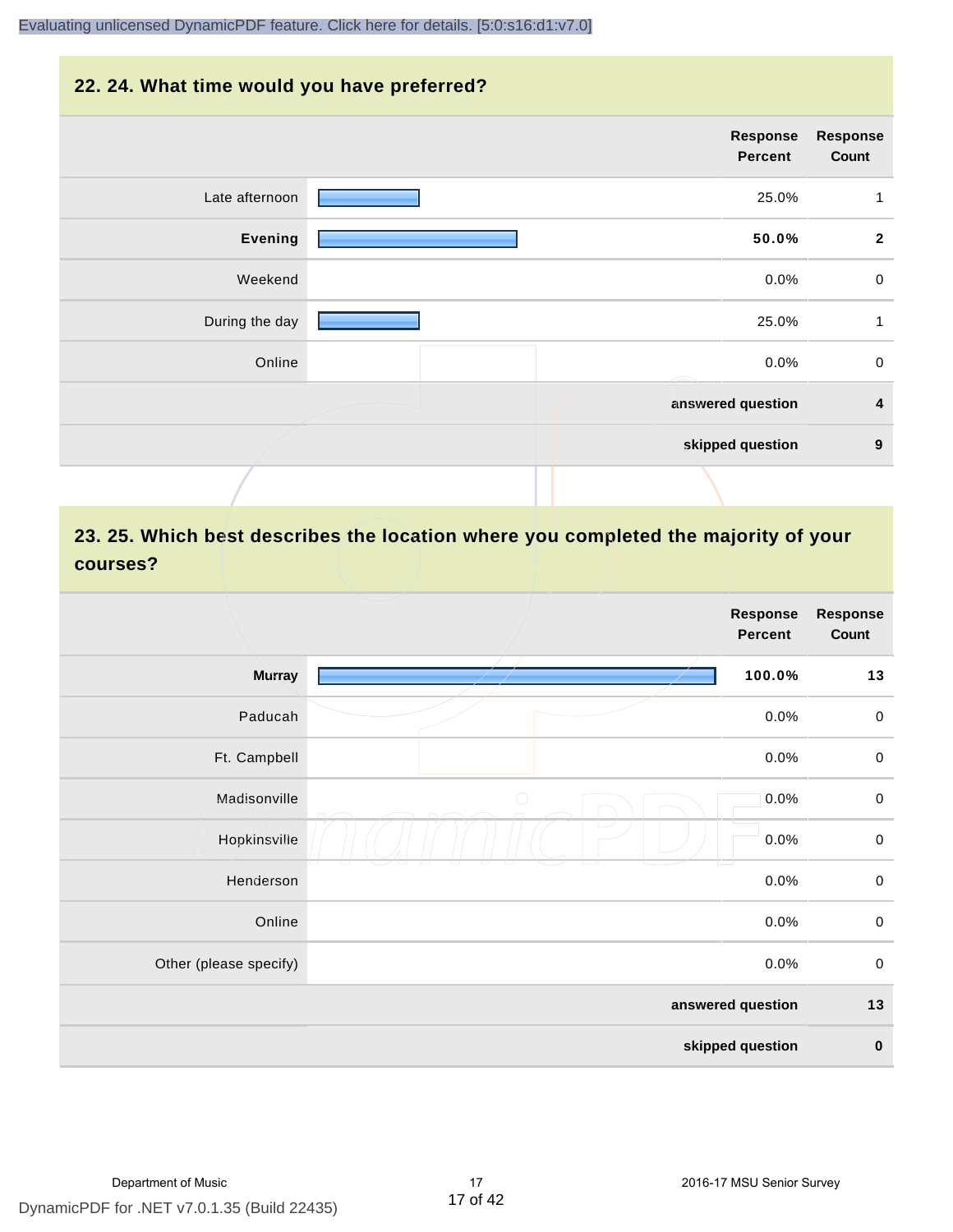## **24. 26. Did you take any online courses while at Murray State?**

| <b>Response</b><br>Count | Response<br>Percent |            |
|--------------------------|---------------------|------------|
| 9                        | 69.2%               | <b>Yes</b> |
| $\overline{4}$           | 30.8%               | No         |
| 13                       | answered question   |            |
| $\bf{0}$                 | skipped question    |            |
|                          |                     |            |

## **25. 27. Did it take you an extra semester or more to complete degree requirements at Murray State?**

| <b>Response</b><br>Count | Response<br>Percent |  |                              |  |
|--------------------------|---------------------|--|------------------------------|--|
| $\boldsymbol{9}$         | 69.2%               |  | Yes                          |  |
| $\overline{4}$           | 30.8%               |  | $\operatorname{\mathsf{No}}$ |  |
| $13$                     | answered question   |  |                              |  |
| $\pmb{0}$                | skipped question    |  |                              |  |
|                          |                     |  |                              |  |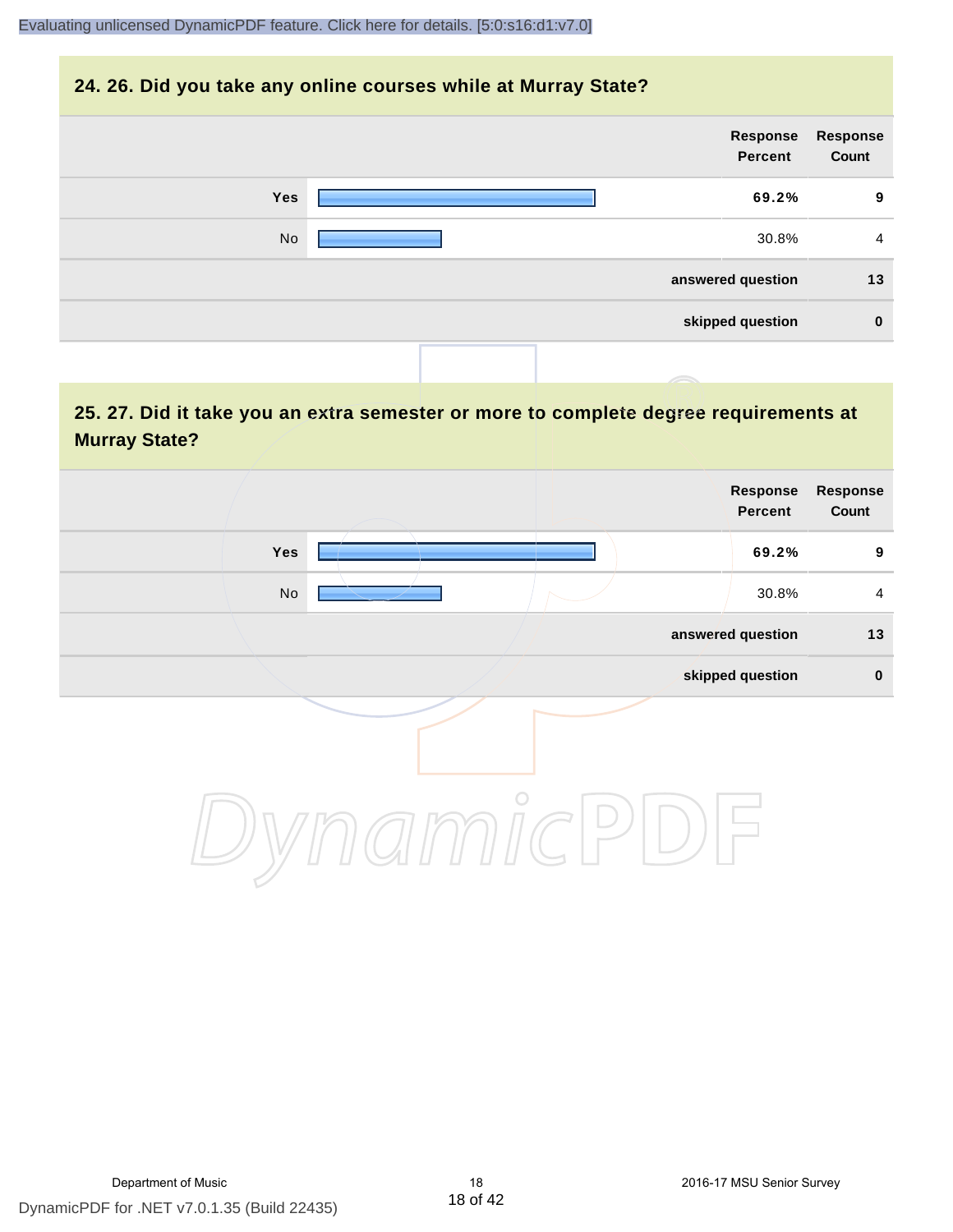## **26. 28. Why did it take you an extra semester or more? Response Response Percent Count** Work obligation limited my 11.1% 1 enrollment. Family obligations limited my 11.1% 1 enrollment. **Tuition and other costs of 33.3% 3 attendance limited my enrollment. A decision to change majors 33.3% 3 added to my requirements.** A required course or courses were 22.2% 2 not offered. Credits were lost transferring to 0.0% 0 Murray State. **Other (please specify) 33.3% 3 answered question 9 skipped question 4** DynamicPDF

## Department of Music 19 2016-17 MSU Senior Survey

DynamicPDF for .NET v7.0.1.35 (Build 22435)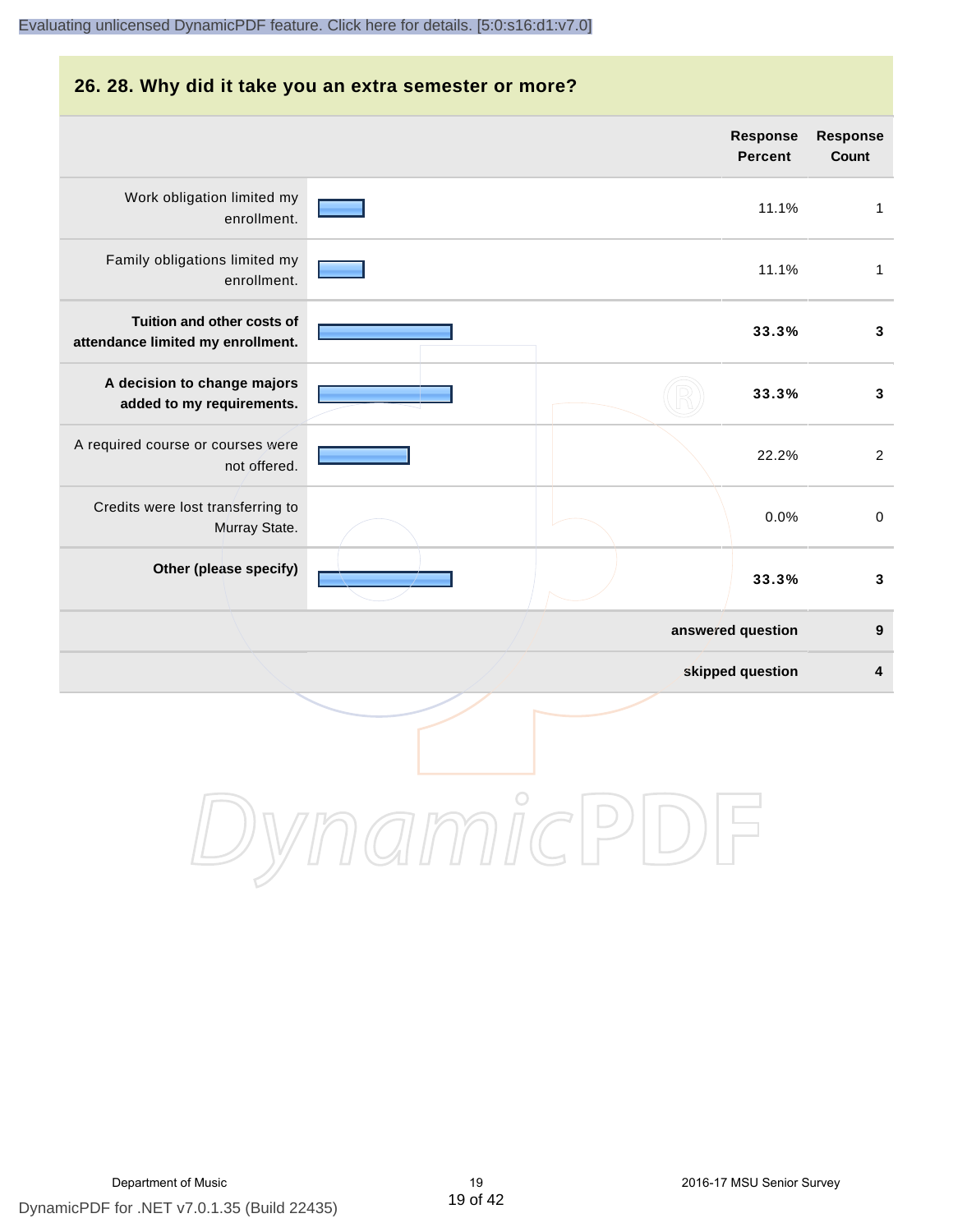

## **27. 29. Did you have trouble getting any course(s) you needed while at Murray State?**

|                                                                            |  | <b>Response</b><br><b>Percent</b> | <b>Response</b><br>Count |
|----------------------------------------------------------------------------|--|-----------------------------------|--------------------------|
| Yes                                                                        |  | 30.8%                             | 4                        |
| <b>No</b>                                                                  |  | 69.2%                             | 9                        |
|                                                                            |  | answered question                 | 13                       |
|                                                                            |  | skipped question                  | $\mathbf 0$              |
|                                                                            |  |                                   |                          |
| 28. 30. Why did you have trouble getting the course?                       |  |                                   |                          |
|                                                                            |  | <b>Response</b><br><b>Percent</b> | <b>Response</b><br>Count |
| The course was not offered the<br>semester I needed it.                    |  | 50.0%                             | $\mathbf{2}$             |
| The course was not offered at<br>hours convenient to my work<br>schedule.  |  | 0.0%                              | $\pmb{0}$                |
| The course was not offered at<br>hours suitable for my school<br>schedule. |  | 0.0%                              | $\pmb{0}$                |
| All course sections were closed.                                           |  | 25.0%                             | $\mathbf{1}$             |
| I was unaware of the prerequisites<br>for the course.                      |  | 25.0%                             | $\mathbf{1}$             |
|                                                                            |  | answered question                 | $\overline{\mathbf{4}}$  |
|                                                                            |  | skipped question                  | 9                        |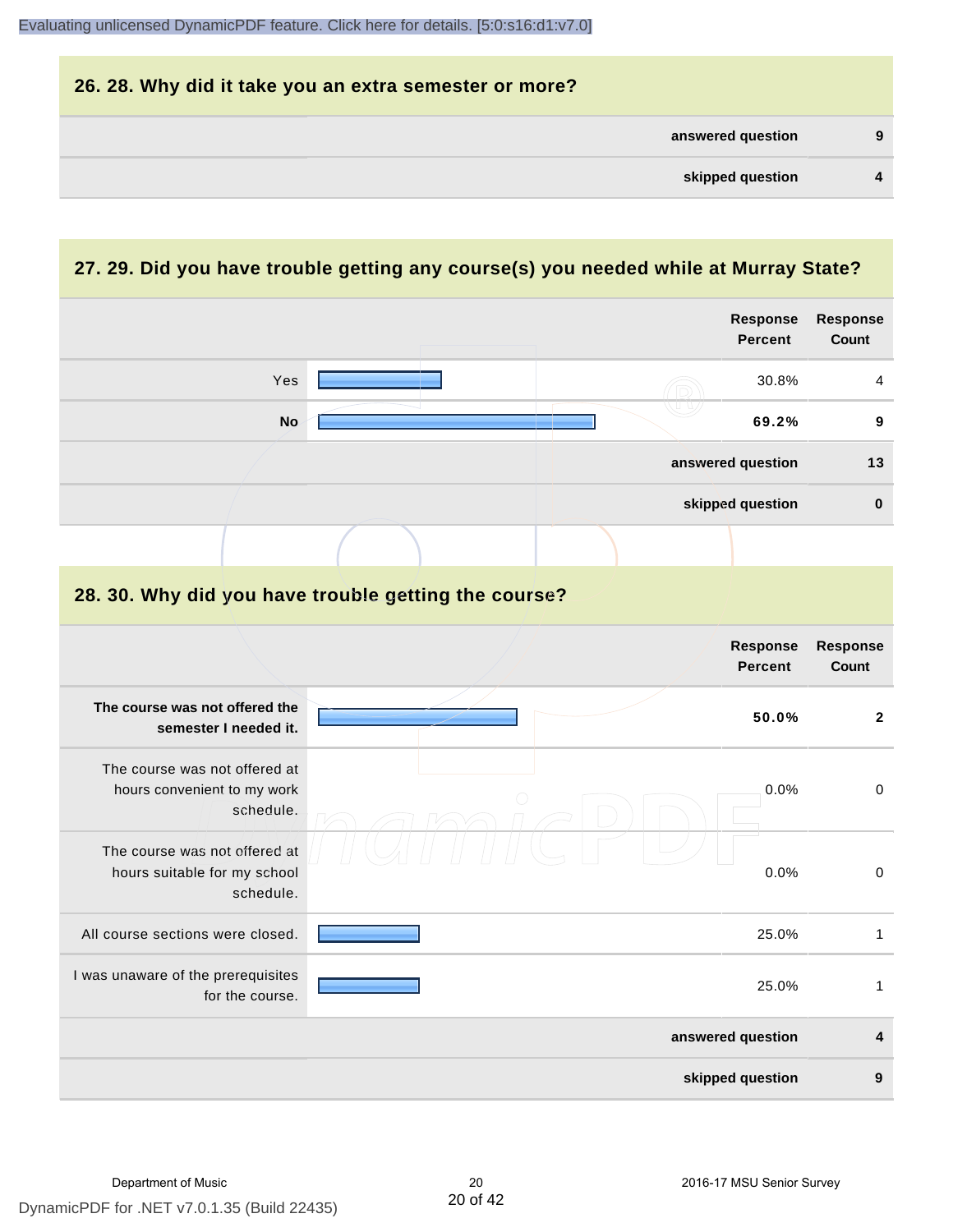## **29. 31. Which statement best describes your experience with off-campus coop/internship?**

|                                    | <b>Response</b><br><b>Percent</b> | <b>Response</b><br>Count |
|------------------------------------|-----------------------------------|--------------------------|
| Cannot judge; I did not have one.  | 23.1%                             | 3                        |
| My experience was very valuable.   | 38.5%                             | 5                        |
| My experience was valuable.        | 30.8%                             | $\overline{4}$           |
| My experience was of little value. | 7.7%                              | 1                        |
| My experience was of no value.     | $0.0\%$                           | $\mathbf 0$              |
|                                    | answered question                 | 13                       |
|                                    | skipped question                  | $\bf{0}$                 |
|                                    |                                   |                          |

## **30. 32. Which statement best describes your experience with on-campus facultydirected research, scholarly, or creative project?**

|                                    | <b>Response</b><br><b>Percent</b> | <b>Response</b><br>Count |
|------------------------------------|-----------------------------------|--------------------------|
| Cannot judge; I did not have one.  | 38.5%                             | 5                        |
| My experience was very valuable.   | 30.8%                             | $\overline{4}$           |
| My experience was valuable.        | 30.8%                             | $\overline{4}$           |
| My experience was of little value. | 0.0%                              | 0                        |
| My experience was of no value.     | 0.0%                              | 0                        |
|                                    | answered question                 | 13                       |
|                                    | skipped question                  | $\bf{0}$                 |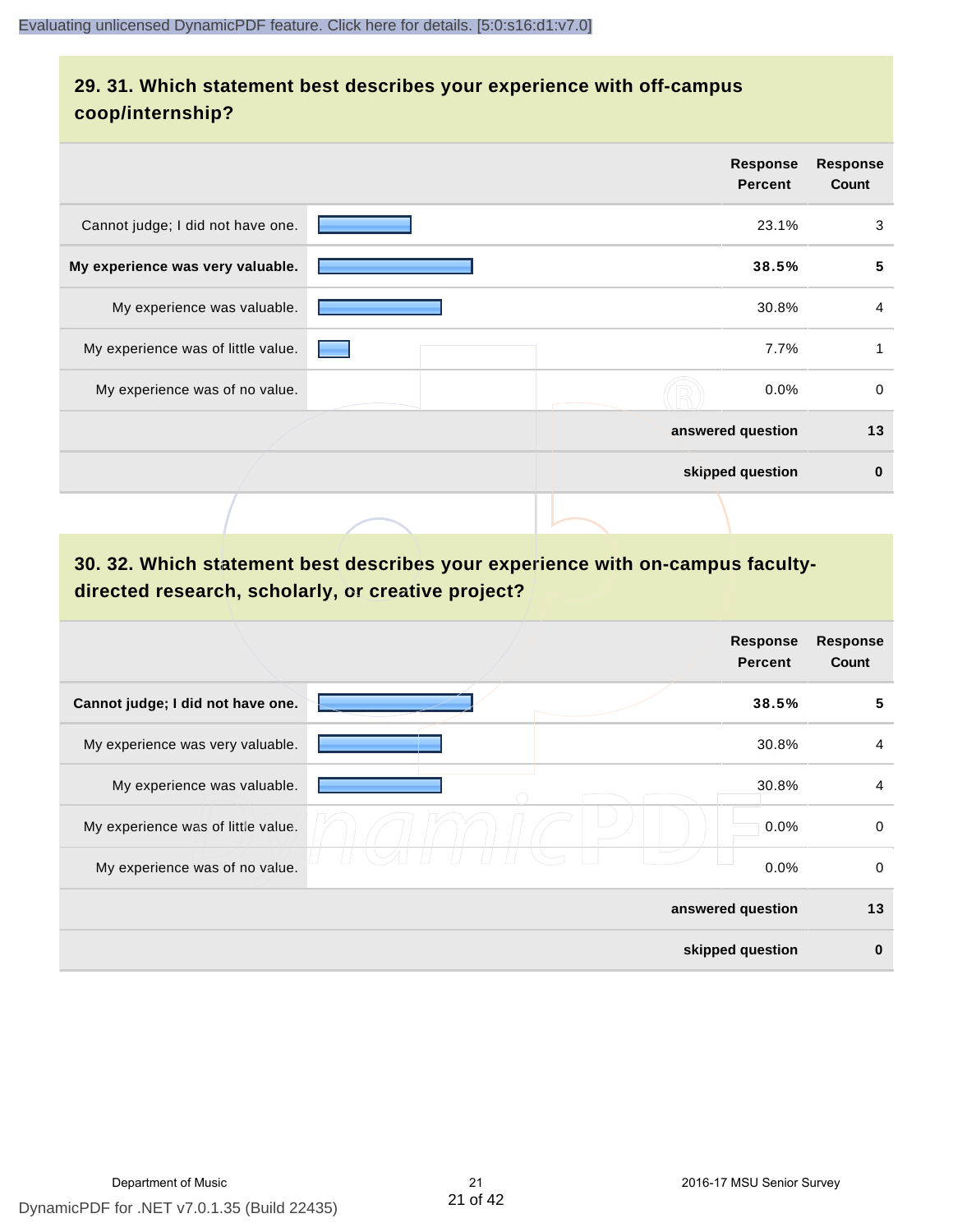## **31. 33. Which statement best describes your experience with academic advising in your major/area?**

|                                                          | Response<br><b>Percent</b> | Response<br>Count |
|----------------------------------------------------------|----------------------------|-------------------|
| Cannot judge; I did not make use<br>of the opportunity.  | 0.0%                       | $\mathbf 0$       |
| I was satisfied with information my<br>adviser provided. | 84.6%                      | 11                |
| Advice was inaccurate,<br>incomplete, or misleading.     | 15.4%                      | $\overline{2}$    |
| My adviser was not available.                            | 0.0%                       | $\,0\,$           |
|                                                          | answered question          | 13                |
|                                                          | skipped question           | $\pmb{0}$         |
|                                                          | amnicPD                    |                   |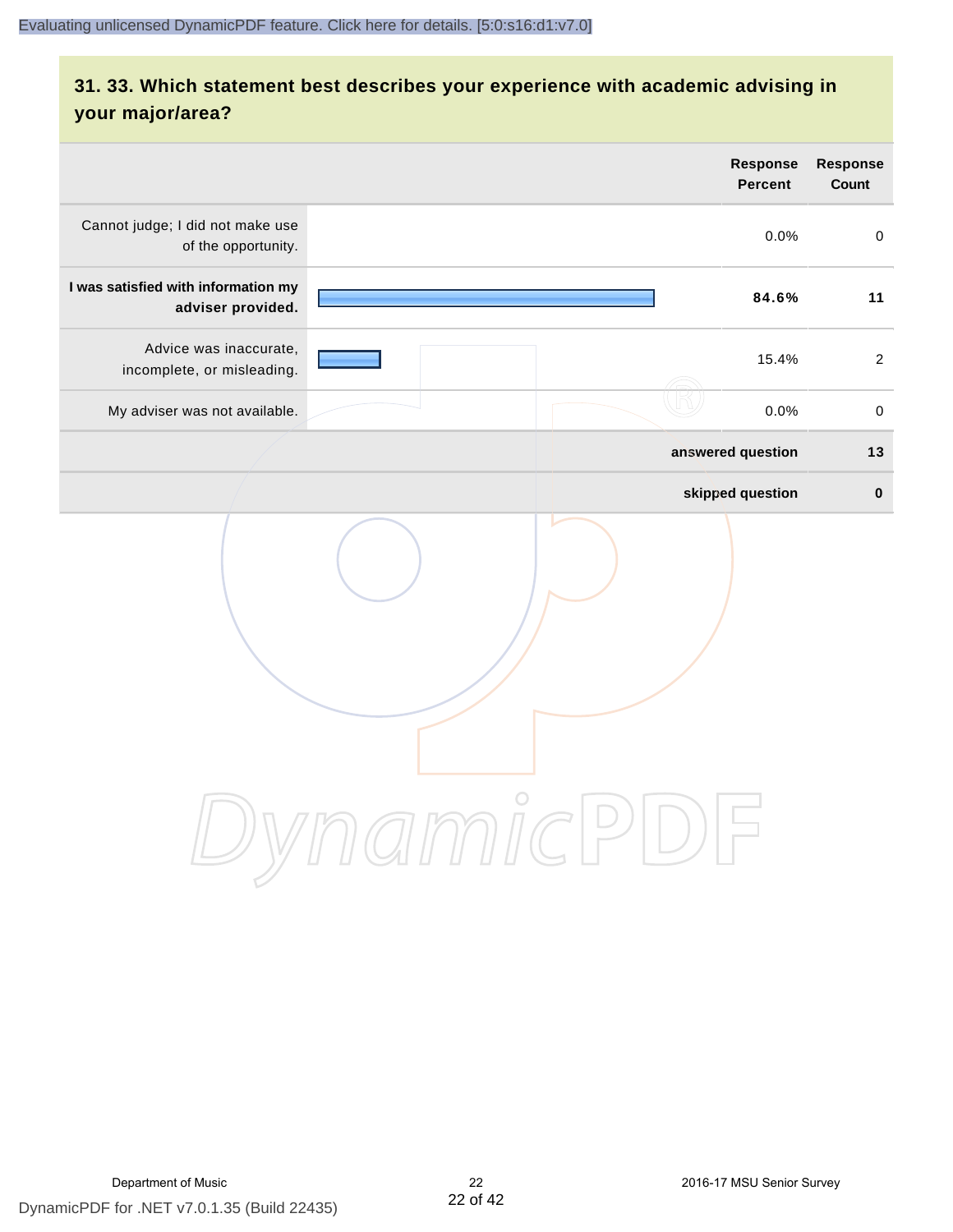## **31. 33. Which statement best describes your experience with academic advising in your major/area?**

| answered question | 13       |
|-------------------|----------|
| skipped question  | $\bf{0}$ |

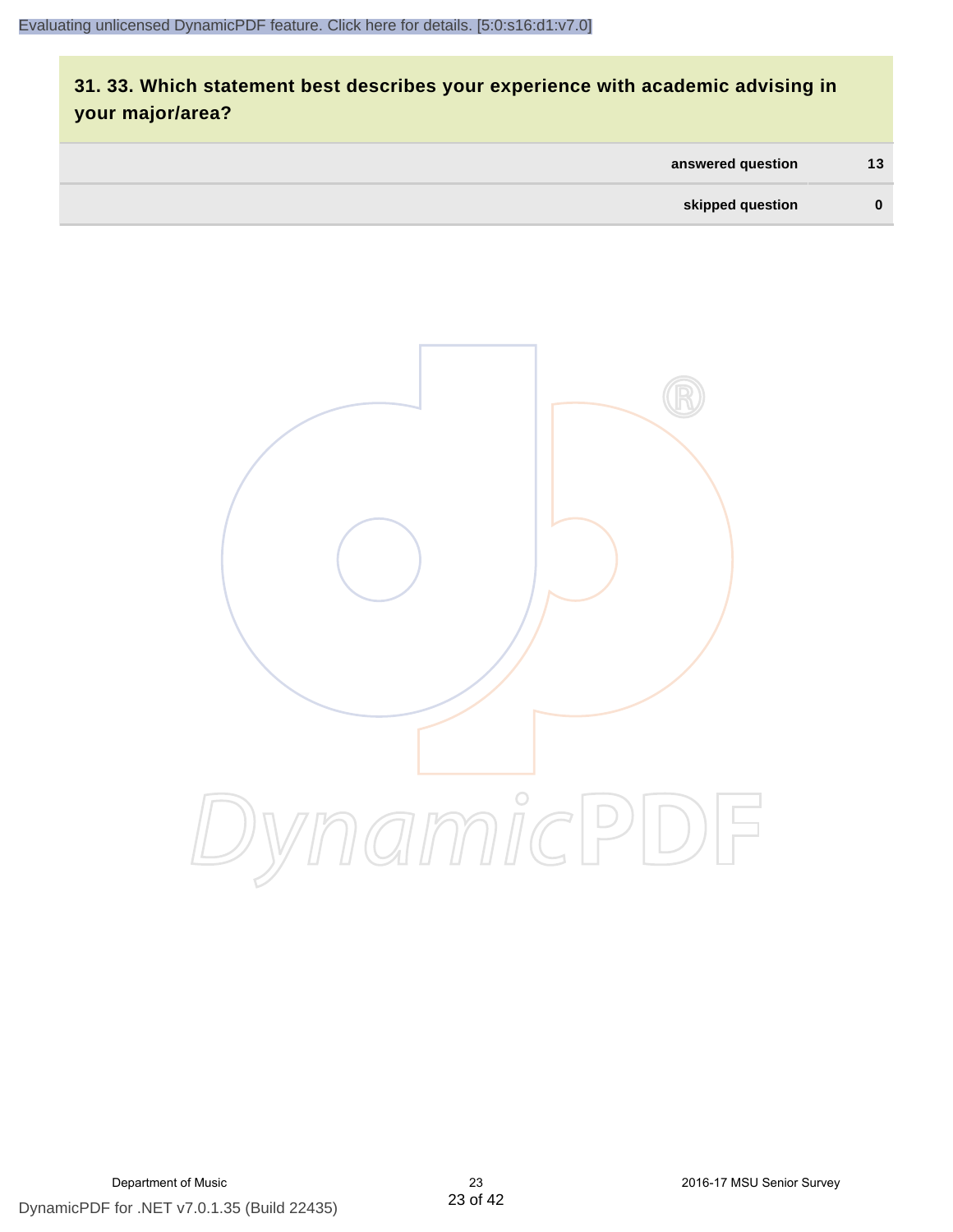## **32. Questions 34-48 For each of these items, indicate the extent to which you were satisfied.**

|                                                                                                                                                       | <b>Very</b><br>satisfied | <b>Satisfied</b> | <b>Dissatisfied</b> | <b>Very</b><br>dissatisfied | Rating<br>Average | Rating<br>Count |
|-------------------------------------------------------------------------------------------------------------------------------------------------------|--------------------------|------------------|---------------------|-----------------------------|-------------------|-----------------|
| 34. Class size relative to type of<br>course                                                                                                          | $33.3\%$ (4)             | 58.3% (7)        | $8.3\%$ (1)         | $0.0\%$ (0)                 | 3.25              | 12              |
| 35. Out-of-class availability of<br>faculty                                                                                                           | $33.3\%$ (4)             | 66.7% (8)        | $0.0\%$ (0)         | $0.0\%$ (0)                 | 3.33              | 12              |
| 36. Effectiveness of your high<br>school preparation for college work                                                                                 | 25.0% (3)                | 50.0% (6)        | 25.0% (3)           | $0.0\%$ (0)                 | 3.00              | 12              |
| 37. Fairness of faculty in their<br>treatment of individual students                                                                                  | 33.3% (4)                | 58.3% (7)        | $8.3\%$ (1)         | $0.0\%$ (0)                 | 3.25              | 12              |
| 38. Overall quality of instruction at<br><b>Murray State</b>                                                                                          | $50.0\%$ (6)             | 50.0% (6)        | $0.0\%$ (0)         | $0.0\%$ (0)                 | 3.50              | 12              |
| 39. Quality of instruction in<br><b>University Studies (General</b><br>Education) courses                                                             | $33.3\%$ (4)             | 58.3% (7)        | $8.3\%$ (1)         | $0.0\%$ (0)                 | 3.25              | 12              |
| 40. Quality of instruction in your<br>major                                                                                                           | 58.3% (7)                | $33.3%$ (4)      | $8.3\%$ (1)         | $0.0\%$ (0)                 | 3.50              | 12              |
| 41. Clarity of program objectives in<br>your major                                                                                                    | 41.7% (5)                | $33.3\%$ (4)     | 25.0% (3)           | $0.0\%$ (0)                 | 3.17              | 12              |
| 42. Intellectual challenge of the<br>academic program                                                                                                 | 41.7% (5)                | $50.0\%$ (6)     | $8.3\%$ (1)         | $0.0\%$ (0)                 | 3.33              | 12              |
| 43. Encouragement and<br>information from your major<br>department for employment after<br>graduation                                                 | $33.3\%$ (4)             | $58.3\%$ (7)     | $8.3\%$ (1)         | $0.0\%$ (0)                 | 3.25              | 12              |
| 44. Availability of opportunities to<br>engage in a faculty-mentored<br>research, scholarly, or creative<br>project in your area of<br>study/interest | 25.0% (3)                | $50.0\%$ (6)     | 25.0% (3)           | $0.0\%$ (0)                 | 3.00              | 12              |
| 45. Library hours                                                                                                                                     | 41.7% (5)                | $58.3\%$ (7)     | $0.0\%$ (0)         | $0.0\%$ (0)                 | 3.42              | 12              |
|                                                                                                                                                       |                          |                  |                     |                             | answered question | 12              |
|                                                                                                                                                       |                          |                  |                     |                             | skipped question  | 1               |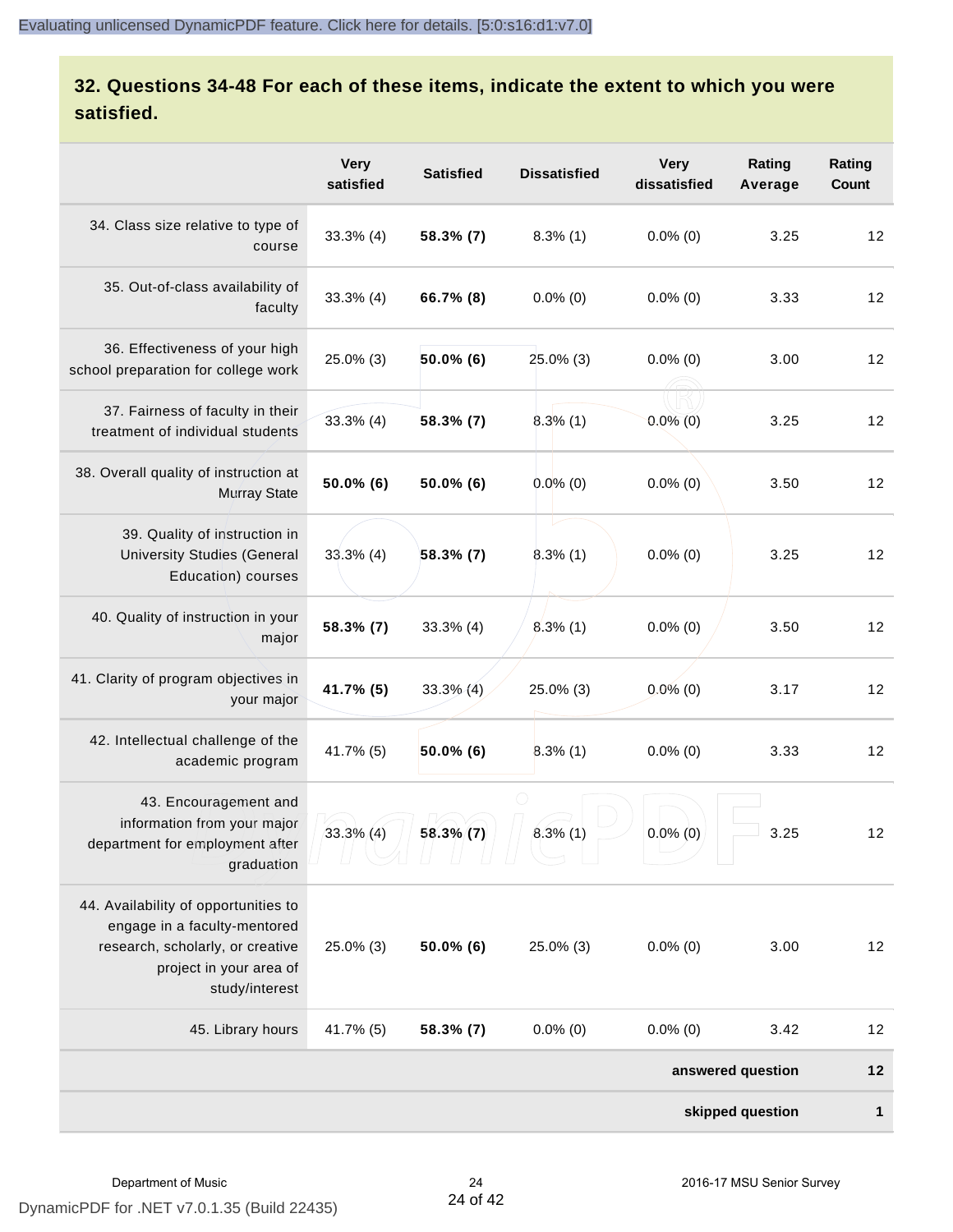## **32. Questions 34-48 For each of these items, indicate the extent to which you were satisfied.**

| 46 Effectiveness of library<br>personnel in meeting your<br>information needs                                                | $33.3\%$ (4) | $58.3\%$ (7) | $8.3\%$ (1) | $0.0\%$ (0) | 3.25              | $12 \overline{ }$ |
|------------------------------------------------------------------------------------------------------------------------------|--------------|--------------|-------------|-------------|-------------------|-------------------|
| 47. Access to on-hand or<br>electronic library resources                                                                     | 41.7% (5)    | 58.3% (7)    | $0.0\%$ (0) | $0.0\%$ (0) | 3.42              | $12 \overline{ }$ |
| 48. Computer, individual and group<br>work spaces available within<br>University Libraries (Waterfield,<br>Pogue and Overby) | $33.3\%$ (4) | $50.0\%$ (6) | 16.7% (2)   | $0.0\%$ (0) | 3.17              | $12 \overline{ }$ |
|                                                                                                                              |              |              |             |             | answered question | 12                |
|                                                                                                                              |              |              |             |             | skipped question  | 1                 |
|                                                                                                                              |              |              |             |             |                   |                   |

**33. Questions 49-55 University Studies is designed to offer you a broad base of skills and knowledge and to prepare you for upper division study. Please indicate how effective University Studies at Murray State was in helping you achieve these goals.**

|                                                                            | <b>Very</b><br>effective | <b>Effective</b> | <b>Ineffective</b> | <b>Very</b><br>ineffective | Rating<br>Average | Rating<br>Count |
|----------------------------------------------------------------------------|--------------------------|------------------|--------------------|----------------------------|-------------------|-----------------|
| 49. Writing skills                                                         | 41.7% (5)                | $58.3\%$ (7)     | $0.0\%$ (0)        | $0.0\%$ (0)                | 3.42              | 12              |
| 50. Speaking skills                                                        | $50.0\%$ (6)             | $50.0\%$ (6)     | $0.0\%$ (0)        | $0.0\%$ (0)                | 3.50              | 12              |
| 51. Critical thinking skills                                               | 58.3% (7)                | 41.7% (5)        | $0.0\%$ (0)        | $0.0\%$ (0)                | 3.58              | 12              |
| 52. Technology skills/computer<br>skills                                   | 25.0% (3)                | 75.0% (9)        | $0.0\%$ (0)        | $0.0\%$ (0)                | 3.25              | 12              |
| 53. General knowledge in the<br>liberal arts and sciences                  | $33.3\%$ (4)             | $58.3\%$ (7)     | $8.3\%$ (1)        | $0.0\%$ (0)                | 3.25              | 12              |
| 54. International perspectives                                             | $33.3\%$ (4)             | 58.3% (7)        | $8.3\%$ (1)        | $0.0\%$ (0)                | 3.25              | 12              |
| 55. Stimulation of interest in areas<br>outside your chosen field of study | $33.3\%$ (4)             | 66.7% (8)        | $0.0\%$ (0)        | $0.0\%$ (0)                | 3.33              | 12              |
|                                                                            |                          |                  |                    |                            | answered question | 12              |
|                                                                            |                          |                  |                    |                            | skipped question  | $\mathbf 1$     |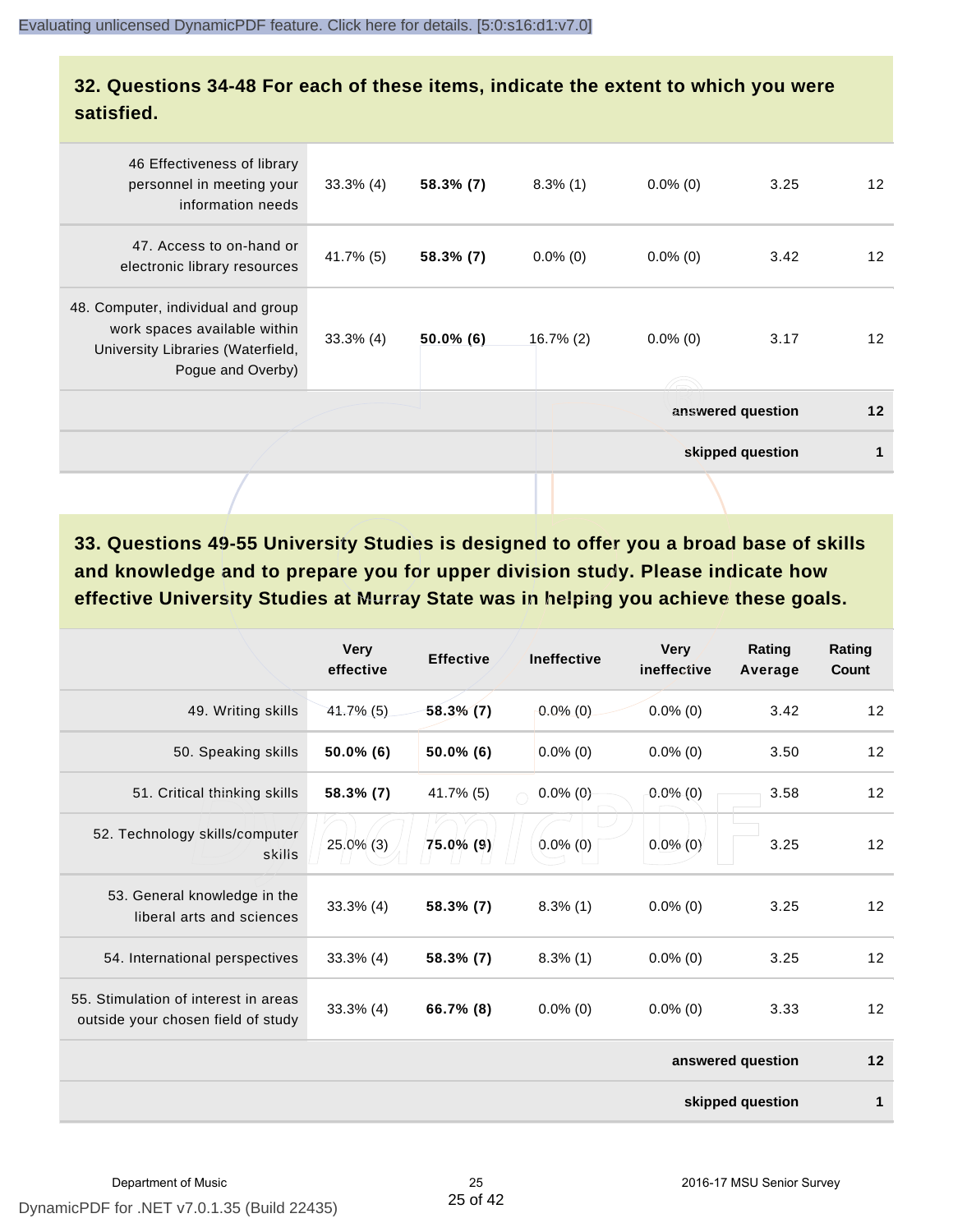**34. Questions 56-89For each of these services, activities or programs that you used, please indicate the extent to which you were satisfied that they met your needs. For those that you did not use, mark the "Did Not Use" option.**

|                                                                                    | <b>Very</b><br>satisfied | <b>Satisfied</b> | <b>Dissatisfied</b> | <b>Very</b><br>dissatisfied | <b>Did</b><br><b>Not</b><br><b>Use</b> | Rating<br>Average | Rating<br>Count |
|------------------------------------------------------------------------------------|--------------------------|------------------|---------------------|-----------------------------|----------------------------------------|-------------------|-----------------|
| 56. African-American/Multicultural<br><b>Student Services</b>                      | 25.0%<br>(3)             | $16.7\%$ (2)     | $0.0\%$ (0)         | $0.0\%$ (0)                 | 58.3%<br>(7)                           | 3.60              | 12              |
| 57. Blackboard/Canvas                                                              | 33.3%<br>(4)             | 58.3%<br>(7)     | $8.3\%$ (1)         | $0.0\%$ (0)                 | 0.0%<br>(0)                            | 3.25              | 12              |
| 58. Career Services Office                                                         | 16.7%<br>(2)             | 58.3%<br>(7)     | $8.3\%$ (1)         | $0.0\%$ (0)                 | 16.7%<br>(2)                           | 3.10              | 12              |
| 59. Cultural programming and<br>activities                                         | 16.7%<br>(2)             | 41.7%<br>(5)     | $8.3\%$ (1)         | $0.0\%$ (0)                 | 33.3%<br>(4)                           | 3.13              | 12              |
| 60. Degree audit (MAP report)                                                      | 25.0%<br>(3)             | 75.0%<br>(9)     | $0.0\%$ (0)         | $0.0\%$ (0)                 | 0.0%<br>(0)                            | 3.25              | 12              |
| 61. Financial Aid Office customer<br>service                                       | 25.0%<br>(3)             | 58.3%<br>(7)     | 8.3% $(1)$          | $8.3\%$ (1)                 | 0.0%<br>(0)                            | 3.00              | 12              |
| 62. Dining Services                                                                | 25.0%<br>(3)             | 58.3%<br>(7)     | $8,3\%$ (1)         | $0.0\%$ (0)                 | 8.3%<br>(1)                            | 3.18              | 12              |
| 63. Graduation Office                                                              | 25.0%<br>(3)             | 58.3%<br>(7)     | $8.3\%$ (1)         | $0.0\%$ (0)                 | 8.3%<br>(1)                            | 3.18              | 12              |
| 64. Greek life and activities                                                      | 16.7%<br>(2)             | $33.3\%$ (4)     | $0.0\%$ (0)         | $0.0\%$ (0)                 | 50.0%<br>(6)                           | 3.33              | 12              |
| 65. Health Services                                                                | 33.3%<br>(4)             | 58.3%<br>(7)     | $8.3\%$ (1)         | $0.0\%$ (0)                 | 0.0%<br>(0)                            | 3.25              | 12              |
| 66. Honor Societies/Departmental<br><b>Clubs/Special Interest</b><br>Organizations | 25.0%<br>(3)             | $33.3%$ (4)      | $0.0\%$ (0)         | $0.0\%$ (0)                 | 41.7%<br>(5)                           | 3.43              | 12              |
| 67. International programs and<br>activities                                       | 16.7%<br>(2)             | $16.7\%$ (2)     | $0.0\%$ (0)         | $0.0\%$ (0)                 | 66.7%<br>(8)                           | 3.50              | 12              |
|                                                                                    |                          |                  |                     |                             |                                        | answered question | $12$            |
|                                                                                    |                          |                  |                     |                             |                                        | skipped question  | 1               |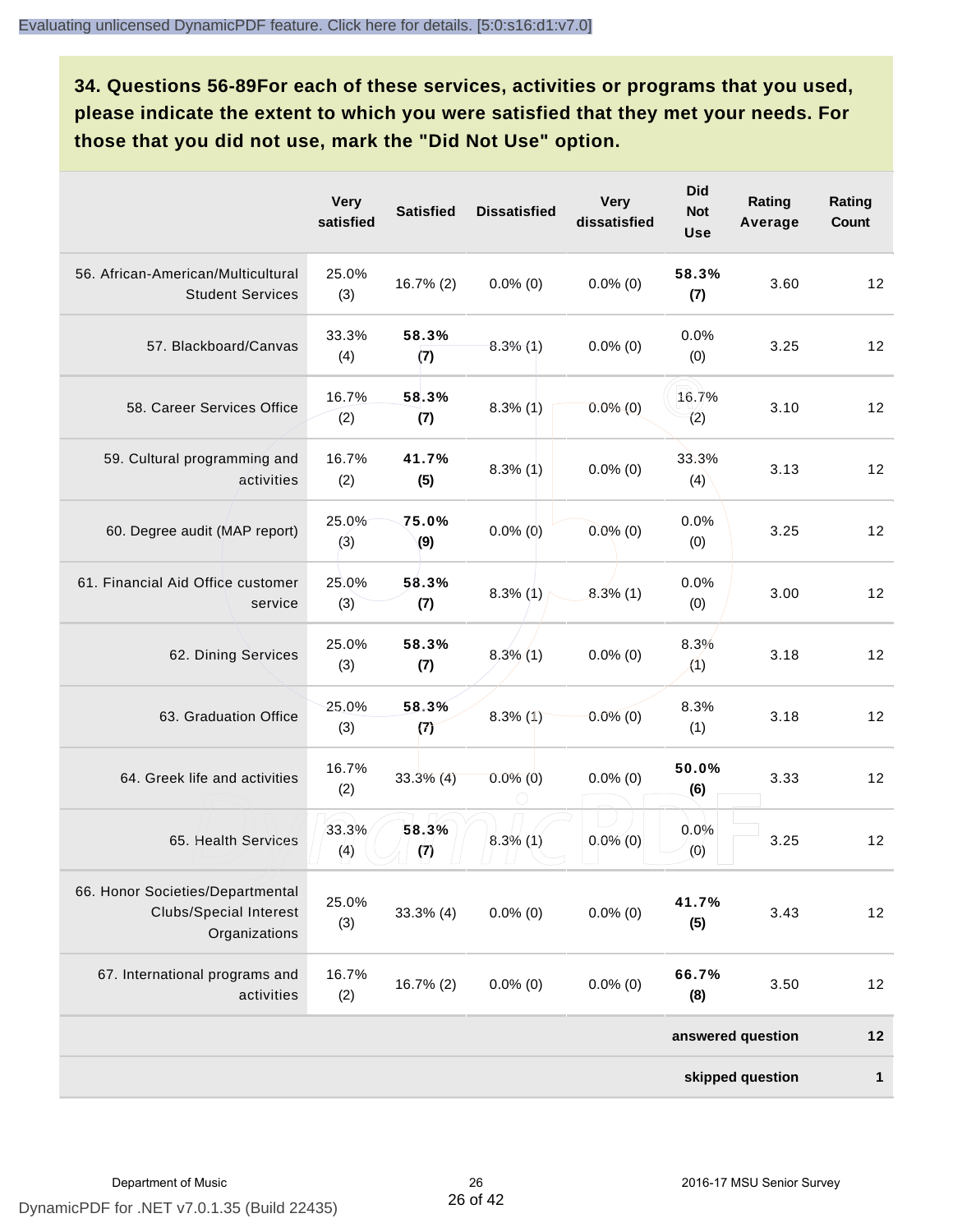**34. Questions 56-89For each of these services, activities or programs that you used, please indicate the extent to which you were satisfied that they met your needs. For those that you did not use, mark the "Did Not Use" option.**

| 68. International student support<br>services                    | $8.3\%$ (1)  | $16.7\%$ (2) | $0.0\%$ (0) | $0.0\%$ (0) | 75.0%<br>(9)      | 3.33 | 12           |
|------------------------------------------------------------------|--------------|--------------|-------------|-------------|-------------------|------|--------------|
| 69. Internet and wireless access<br>for study and research needs | 16.7%<br>(2) | 75.0%<br>(9) | $0.0\%$ (0) | $8.3\%$ (1) | 0.0%<br>(0)       | 3.00 | 12           |
| 70. Intramural Sports and<br>Recreation                          | 16.7%<br>(2) | 50.0%<br>(6) | $0.0\%$ (0) | $0.0\%$ (0) | 33.3%<br>(4)      | 3.25 | 12           |
| 71. LGBT programs                                                | $8.3\%$ (1)  | $8.3\%$ (1)  | $8.3\%$ (1) | $0.0\%$ (0) | 75.0%<br>(9)      | 3.00 | 12           |
| 72. Lowry Center/Developmental<br>courses and tutoring           | $8.3\%$ (1)  | 25.0% (3)    | $0.0\%$ (0) | $0.0\%$ (0) | 66.7%<br>(8)      | 3.25 | 12           |
| 73. Library                                                      | 16.7%<br>(2) | 75.0%<br>(9) | $0.0\%$ (0) | $0.0\%$ (0) | 8.3%<br>(1)       | 3.18 | 12           |
| 74. MSU web site                                                 | 25.0%<br>(3) | 66.7%<br>(8) | $0.0\%$ (0) | $0.0\%$ (0) | 8.3%<br>(1)       | 3.27 | 12           |
| 75. NCAA Sports                                                  | 16.7%<br>(2) | 41.7%<br>(5) | $0.0\%$ (0) | $0.0\%$ (0) | 41.7%<br>(5)      | 3.29 | 12           |
| 76. Online courses that are not<br><b>Blackboard or Canvas</b>   | $8.3\%$ (1)  | 41.7%<br>(5) | $8.3\%$ (1) | $0.0\%$ (0) | 41.7%<br>(5)      | 3.00 | 12           |
| 77. Public Safety/Security<br><b>Services</b>                    | 25.0%<br>(3) | 58.3%<br>(7) | $0.0\%$ (0) | $0.0\%$ (0) | 16.7%<br>(2)      | 3.30 | 12           |
| 78. Registration through myGate                                  | 25.0%<br>(3) | 66.7%<br>(8) | $0.0\%$ (0) | $8.3\%$ (1) | 0.0%<br>(0)       | 3.08 | 12           |
| 79. Residential College<br>programming and activities            | 33.3%<br>(4) | 33.3%<br>(4) | $0.0\%$ (0) | $0.0\%$ (0) | 33.3%<br>(4)      | 3.50 | 12           |
| 80. Scholarships/grants/student<br>employment                    | 25.0%<br>(3) | 58.3%<br>(7) | $8.3\%$ (1) | $0.0\%$ (0) | 8.3%<br>(1)       | 3.18 | 12           |
| 81. Services for non-traditional<br>students                     | $8.3\%$ (1)  | $33.3%$ (4)  | $0.0\%$ (0) | $0.0\%$ (0) | 58.3%<br>(7)      | 3.20 | 12           |
|                                                                  |              |              |             |             | answered question |      | $12$         |
|                                                                  |              |              |             |             | skipped question  |      | $\mathbf{1}$ |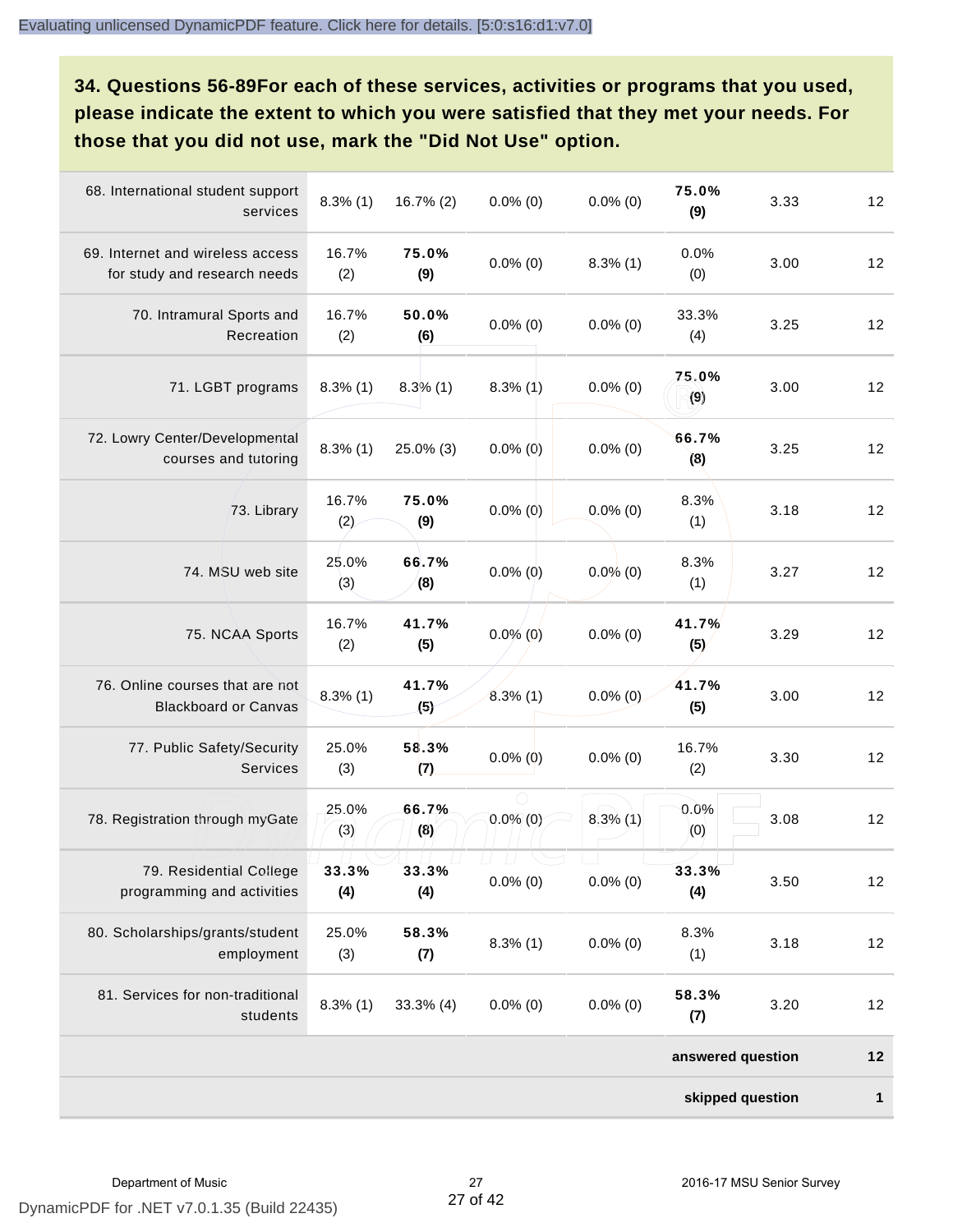## **34. Questions 56-89For each of these services, activities or programs that you used, please indicate the extent to which you were satisfied that they met your needs. For those that you did not use, mark the "Did Not Use" option.**

| 82. Student Disability Services<br>(SDS) | 16.7%<br>(2) | $8.3\%$ (1)  | $0.0\%$ (0) | $0.0\%$ (0) | 75.0%<br>(9)      | 3.67 | 12   |
|------------------------------------------|--------------|--------------|-------------|-------------|-------------------|------|------|
| 83. Transcript requests                  | $8.3\%$ (1)  | 66.7%<br>(8) | $0.0\%$ (0) | $0.0\%$ (0) | 25.0%<br>(3)      | 3.11 | 12   |
| 84. Student Support Services<br>(SSS)    | $9.1\%$ (1)  | $27.3\%$ (3) | $0.0\%$ (0) | $0.0\%$ (0) | 63.6%<br>(7)      | 3.25 | 11   |
| 85. Transfer Center                      | $8.3\%$ (1)  | $41.7\%$ (5) | $0.0\%$ (0) | $0.0\%$ (0) | 50.0%<br>(6)      | 3.17 | 12   |
| 86. University Counseling Services       | 25.0%<br>(3) | 41.7%<br>(5) | $0.0\%$ (0) | $0.0\%$ (0) | 33.3%<br>(4)      | 3.38 | 12   |
| 87. Veteran Services                     | $8.3\%$ (1)  | $16.7\%$ (2) | $0.0\%$ (0) | $0.0\%$ (0) | 75.0%<br>(9)      | 3.33 | 12   |
| 88. Wellness Center                      | 41.7%<br>(5) | 58.3%<br>(7) | $0.0\%$ (0) | $0.0\%$ (0) | 0.0%<br>(0)       | 3.42 | 12   |
| 89. Women's Center                       | $8.3\%$ (1)  | $8.3\%$ (1)  | $0.0\%$ (0) | $0.0\%$ (0) | 83.3%<br>(10)     | 3.50 | 12   |
|                                          |              |              |             |             | answered question |      | $12$ |

**skipped question 1**

DynamicPDF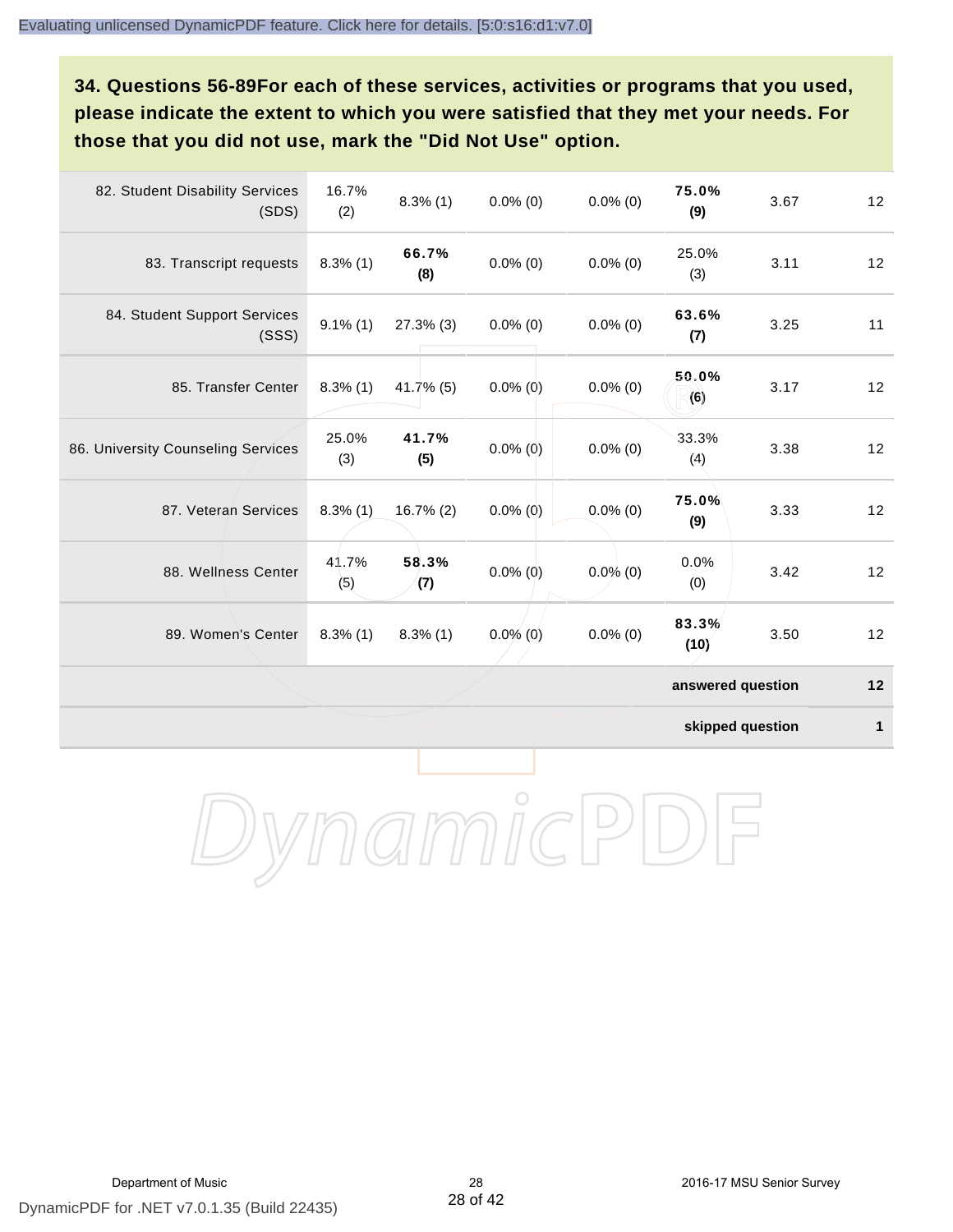## **35. 90. To what extent did you participate in Residential College activities?**

|                     | Response<br>Percent | Response<br>Count |
|---------------------|---------------------|-------------------|
| Did not participate | 16.7%               | $\overline{2}$    |
| Frequently          | 16.7%               | $\overline{c}$    |
| Occasionally        | 8.3%                | $\mathbf{1}$      |
| Seldom              | 58.3%               | $\overline{7}$    |
|                     | answered question   | $12$              |
|                     | skipped question    | $\mathbf{1}$      |
|                     | ynamicPD            |                   |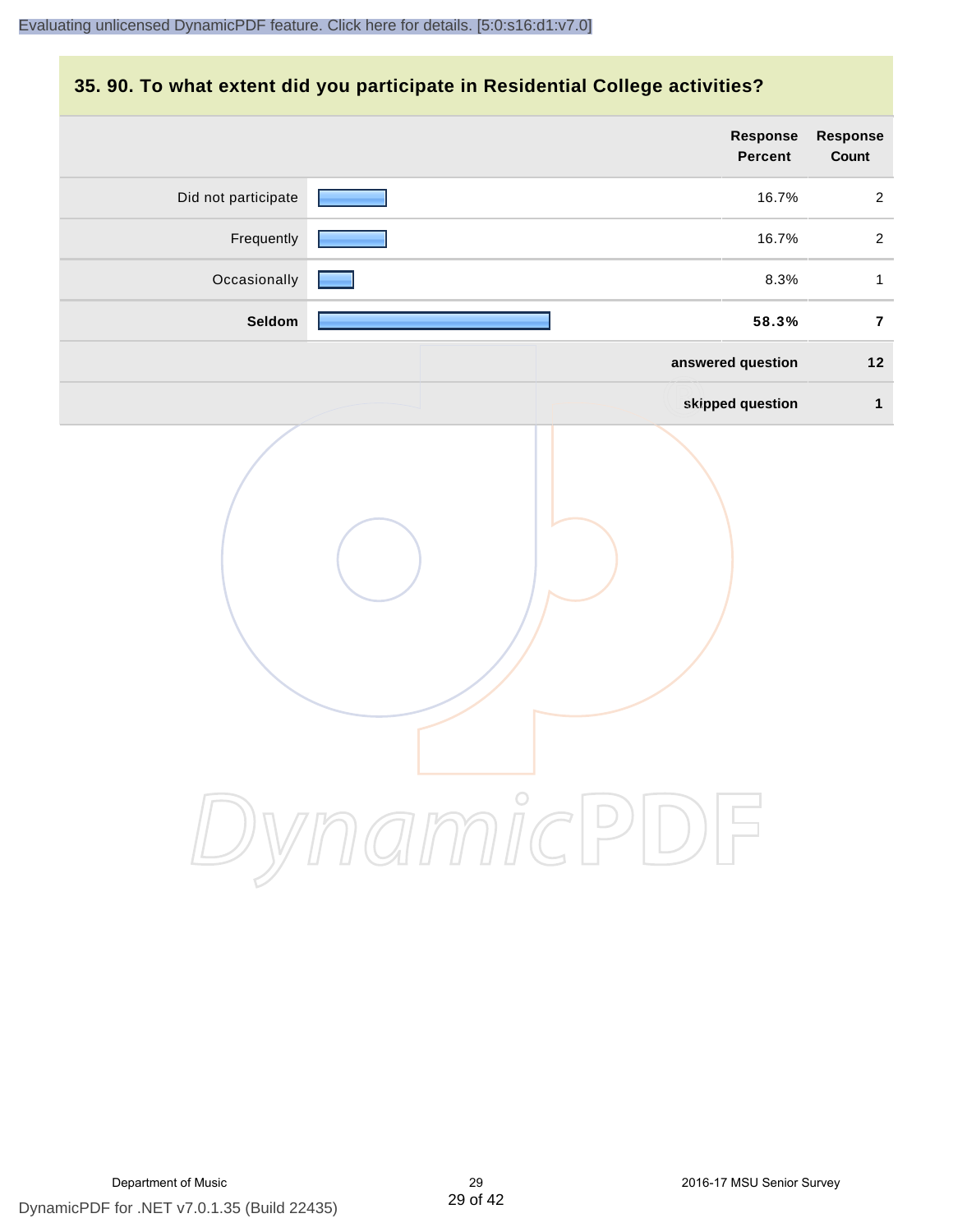## **35. 90. To what extent did you participate in Residential College activities?**

| answered question | 12 |
|-------------------|----|
|                   |    |

### **36. 91. Which phrase best describes your opinion of Residential Colleges?**

|                                           |  | Response<br><b>Percent</b> | <b>Response</b><br>Count |
|-------------------------------------------|--|----------------------------|--------------------------|
| Not familiar with Residential<br>Colleges |  | 8.3%                       |                          |
| Very positive                             |  | 25.0%                      | $\sqrt{3}$               |
| Positive                                  |  | 66.7%                      | $\bf8$                   |
| Negative                                  |  | 0.0%                       | $\mathbf 0$              |
| Very negative                             |  | 0.0%                       | $\mathbf 0$              |
|                                           |  | answered question          | $12$                     |
|                                           |  | skipped question           | $\mathbf{1}$             |

**37. 92. When you graduate how many times will you have studied abroad during your university career?**

|               | Response<br>Percent                                                                   | <b>Response</b><br>Count |
|---------------|---------------------------------------------------------------------------------------|--------------------------|
| <b>None</b>   | - 1 - 1 - 1<br>$\overline{\phantom{a}}$<br><b>Contract Contract Contract</b><br>83.3% | 10                       |
| One           | $0.0\%$                                                                               | 0                        |
| Two           | 16.7%                                                                                 | $\overline{2}$           |
| Three or more | $0.0\%$                                                                               | $\mathbf 0$              |
|               | answered question                                                                     | 12                       |
|               | skipped question                                                                      | 1                        |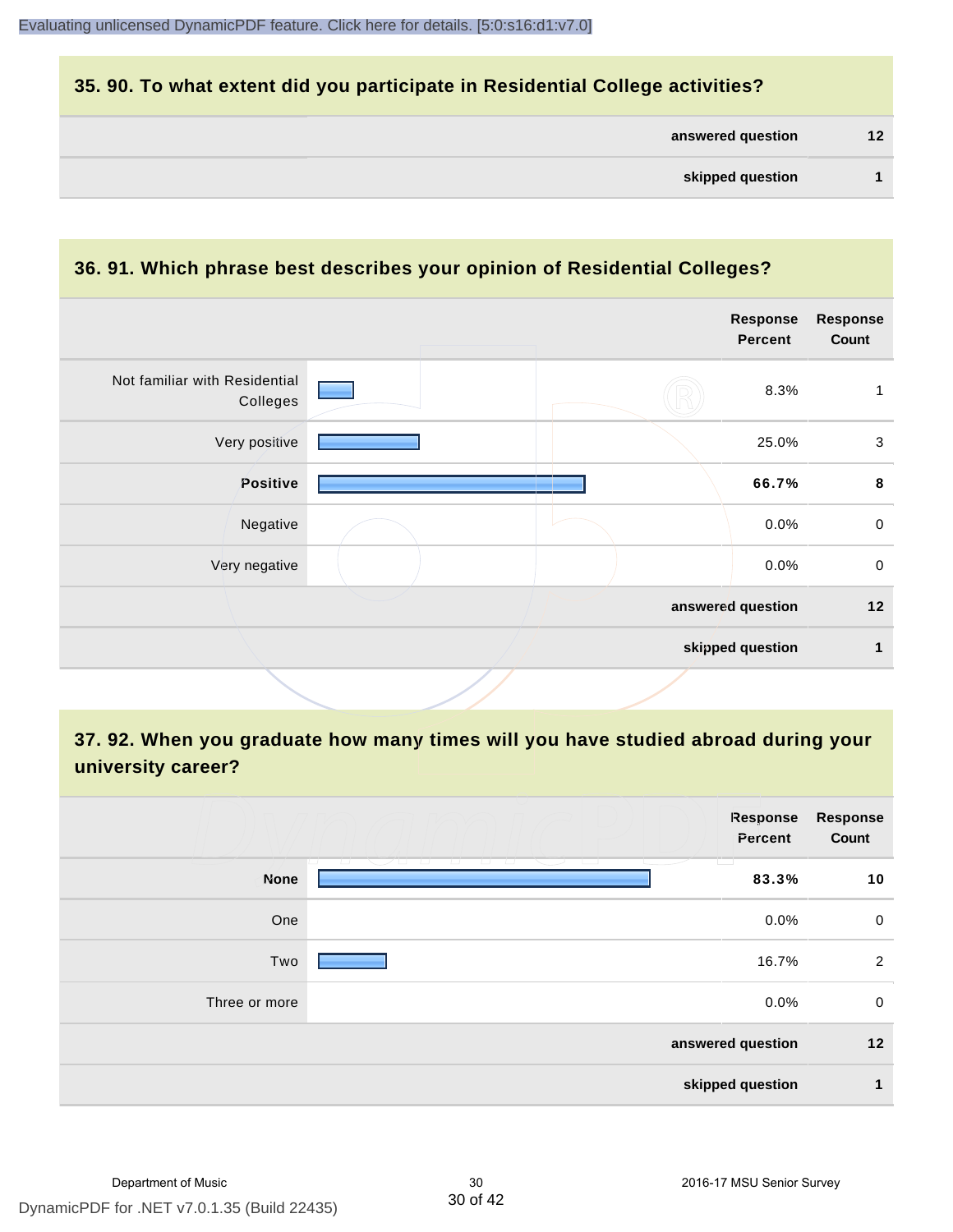**38. Questions 93-102 The University has formulated ten desired "Characteristics of the Murray State University Graduate." Please indicate how effective your MSU experience was in enhancing your abilities in each area.**

|                                                                                                                                                      | <b>Very</b><br>effective | <b>Effective</b> | <b>Ineffective</b> | <b>Very</b><br>ineffective | Rating<br>Average | Rating<br>Count |
|------------------------------------------------------------------------------------------------------------------------------------------------------|--------------------------|------------------|--------------------|----------------------------|-------------------|-----------------|
| 93. Engage in mature,<br>independent and creative thought<br>and express that thought<br>effectively in oral and written<br>communication;           | $50.0\%$ (6)             | $50.0\%$ (6)     | $0.0\%$ (0)        | $0.0\%$ (0)                | 3.50              | 12              |
| 94. Understand and apply the<br>critical and scientific<br>methodologies that academic                                                               |                          |                  |                    |                            |                   |                 |
| disciplines employ to discover<br>knowledge and ascertain its<br>validity;                                                                           | 25.0% (3)                | 75.0% (9)        | $0.0\%$ (0)        | $0.0\%$ (0)                | 3.25              | 12              |
| 95. Apply sound standards of<br>information gathering, analysis<br>and evaluation to reach logical<br>decisions;                                     | $33.3\%$ (4)             | 66.7% (8)        | $0.0\%$ (0)        | $0.0\%$ (0)                | 3.33              | 12              |
| 96. Understand the roles and<br>applications of science and<br>technology in the solution of the<br>problems of a changing world;                    | $33.3\%$ (4)             | 50.0% (6)        | $16.7\%$ (2)       | $0.0\%$ (0)                | 3.17              | 12              |
| 97. Demonstrate a critical<br>understanding of the world's<br>historical, literary, philosophical<br>and artistic traditions;                        | $33.3\%$ (4)             | 66.7% (8)        | $0.0\%$ (0)        | $0.0\%$ (0)                | 3.33              | 12              |
| 98. Understand the dynamics of<br>cultural diversity, of competing<br>economic and political systems,<br>and of complex moral and ethical<br>issues; | 50.0% (6)                | $50.0\%$ (6)     | $0.0\%$ (0)        | $0.0\%$ (0)                | 3.50              | 12              |
| 99. Understand the nature of and<br>engage in ethical behavior and<br>responsible citizenship;                                                       | 58.3% (7)                | 41.7% (5)        | $0.0\%$ (0)        | $0.0\%$ (0)                | 3.58              | 12              |
|                                                                                                                                                      |                          |                  |                    |                            | answered question | $12$            |
|                                                                                                                                                      |                          |                  |                    |                            | skipped question  | $\mathbf{1}$    |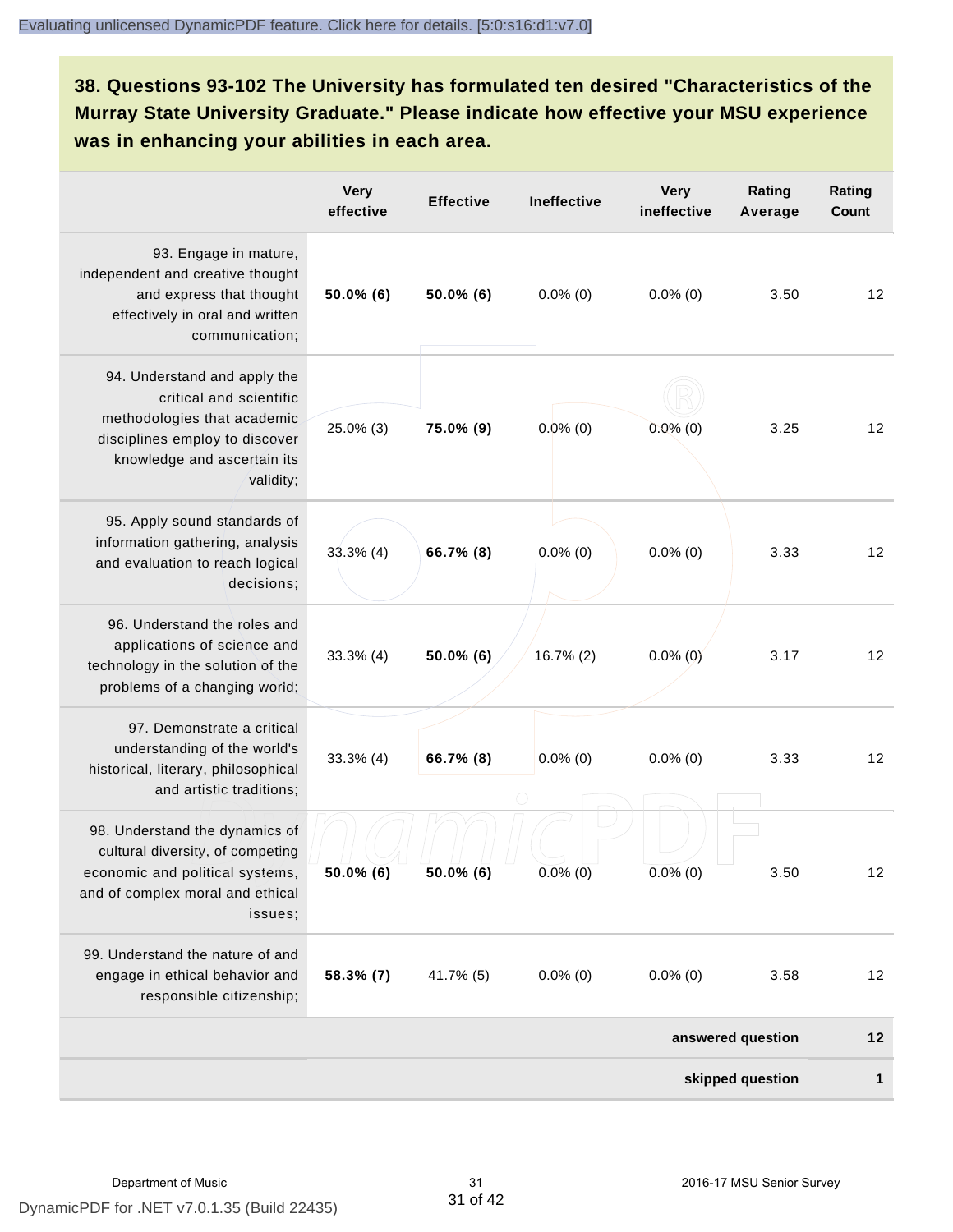## **38. Questions 93-102 The University has formulated ten desired "Characteristics of the Murray State University Graduate." Please indicate how effective your MSU experience was in enhancing your abilities in each area.**

| 100. Understand the importance of<br>the behaviors necessary to<br>maintain a healthy lifestyle; | 58.3% (7) | 41.7% (5)    | $0.0\%$ (0) | $0.0\%$ (0)       | 3.58             | 12           |
|--------------------------------------------------------------------------------------------------|-----------|--------------|-------------|-------------------|------------------|--------------|
| 101. Demonstrate mastery of a<br>chosen field of study;                                          | 58.3% (7) | 33.3% (4)    | $8.3\%$ (1) | $0.0\%$ (0)       | 3.50             | 12           |
| 102. Value intellectual pursuit and<br>continuous learning in a changing<br>world.               | 66.7% (8) | $33.3\%$ (4) | $0.0\%$ (0) | $0.0\%$ (0)<br>ĥ  | 3.67             | 12           |
|                                                                                                  |           |              |             | answered question |                  | $12$         |
|                                                                                                  |           |              |             |                   | skipped question | $\mathbf{1}$ |
|                                                                                                  |           |              |             |                   |                  |              |
|                                                                                                  |           |              |             |                   |                  |              |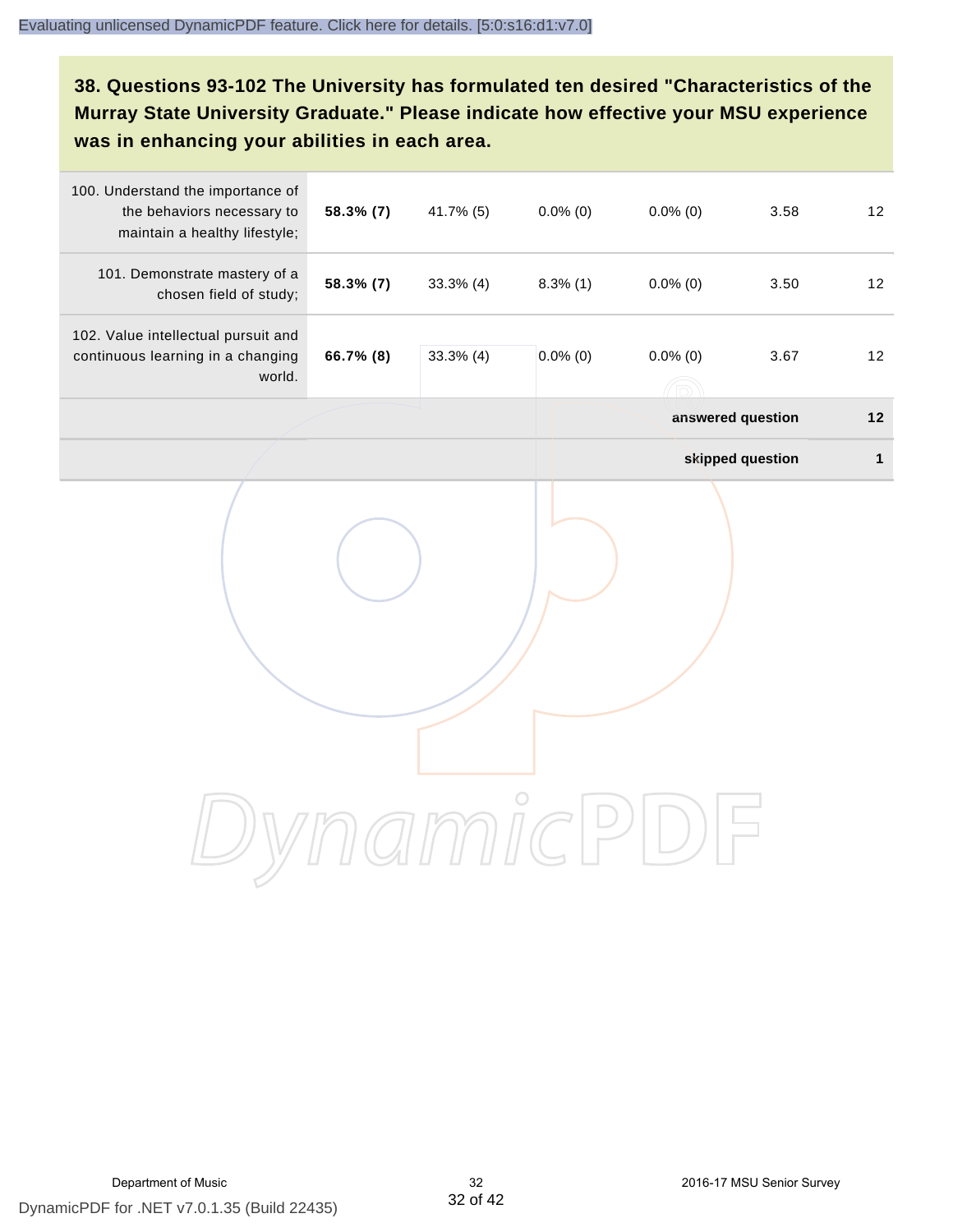## **39. 103. What do you expect to do after you graduate? Response Percent Response I am unsure of my immediate plans. 41.7% 5 I will look for a job. 41.7% 5** I will continue working in the position I now have. 0.0% 0 I will work at a position I recently accepted. 8.3% 1 I will do additional undergraduate work. 0.0% 0 I will go to graduate school. 8.3% 1 I will go to law school.  $\sim$  0.0% 0 I will go to medical school.  $\begin{pmatrix} 0.0\% & 0 \end{pmatrix}$ [Evaluating unlicensed DynamicPDF feature. Click here for details. \[5:0:s16:d1:v7.0\]](http://www.DynamicPDF.com/dplic/?d=T(EuYmIrxFe0nIre)

DynamicPD

I will not work or attend school. 0.0% 0

**answered question 12**

0.0% 0

**Count**

**skipped question 1**

I will go to other professional

school.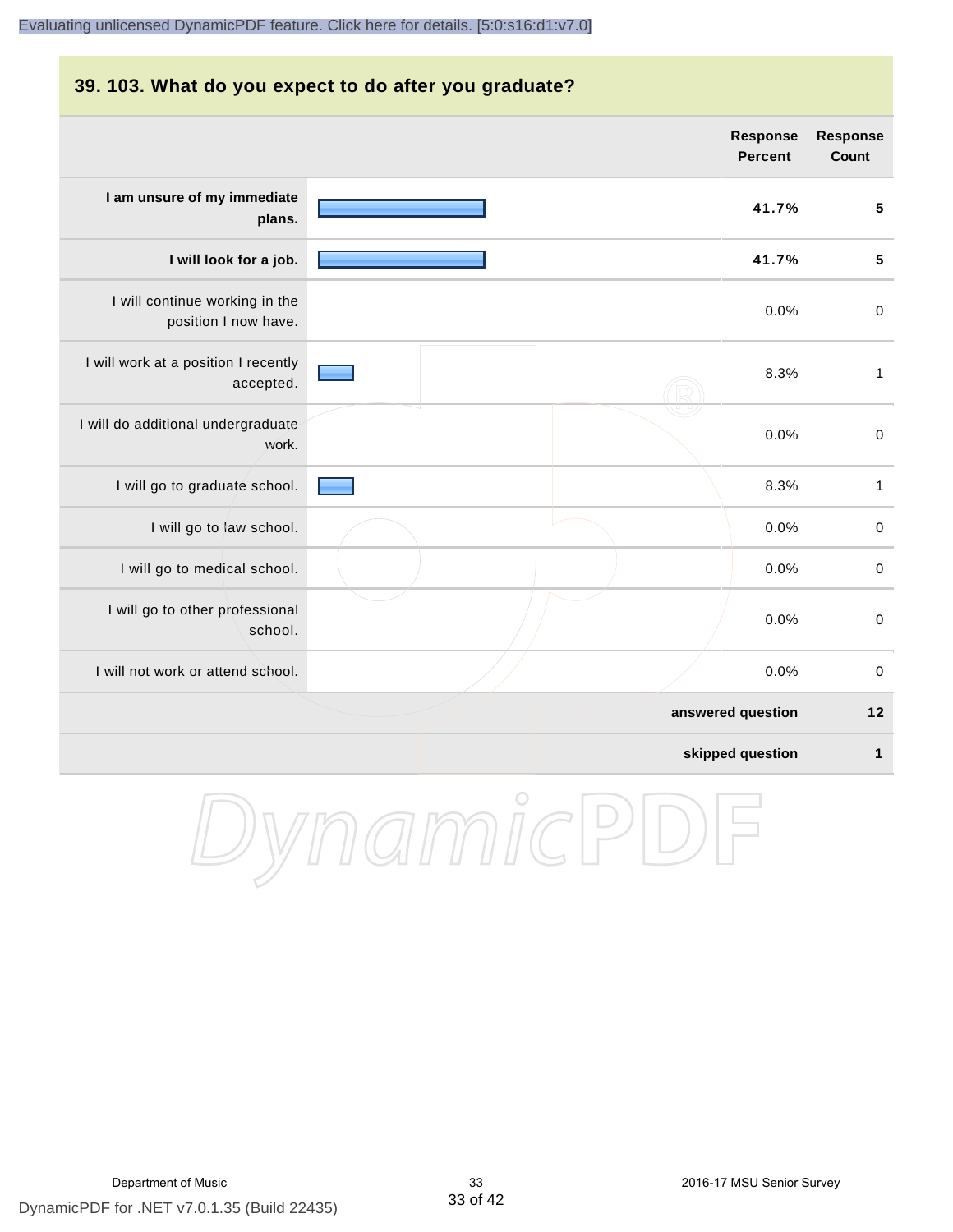## **39. 103. What do you expect to do after you graduate? answered question 12 skipped question 1**

## **40. 104. If you are already employed, how closely related is your job to your field of study?**

|                     |            | <b>Response</b><br><b>Percent</b> | Response<br>Count |
|---------------------|------------|-----------------------------------|-------------------|
| Extremely close     |            | 16.7%                             | $\overline{2}$    |
| Somewhat close      |            | 8.3%                              | 1                 |
| Somewhat different  |            | 8.3%                              | $\mathbf{1}$      |
| Extremely different |            | 25.0%                             | $\mathbf{3}$      |
| I cannot determine  |            | 0.0%                              | $\pmb{0}$         |
| Does not apply      |            | 41.7%                             | ${\bf 5}$         |
|                     |            | answered question                 | $12$              |
|                     |            | skipped question                  | $\mathbf{1}$      |
|                     | $\bigcirc$ |                                   |                   |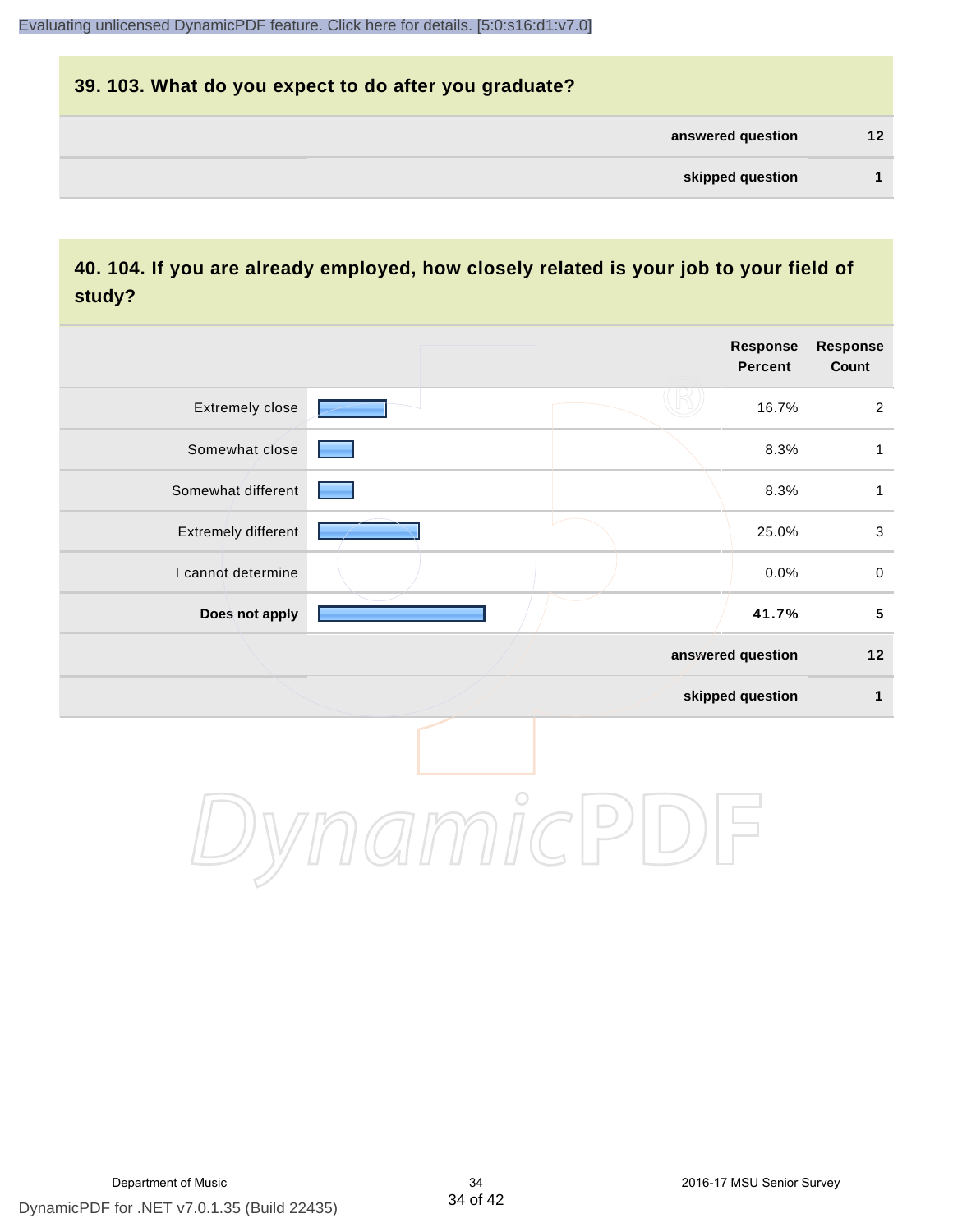## **41. 105. If you intend to work full-time, what do you expect your salary to be?**

|                     | <b>Response</b><br>Percent | <b>Response</b><br>Count |
|---------------------|----------------------------|--------------------------|
| Above \$75,000      | 0.0%                       | $\mathsf{O}\xspace$      |
| \$65,000 - \$75,000 | 0.0%                       | $\pmb{0}$                |
| \$55,000 - \$64,999 | 0.0%                       | $\pmb{0}$                |
| \$45,000 - \$54,999 | 0.0%                       | $\pmb{0}$                |
| \$35,000 - \$44,999 | 41.7%                      | ${\bf 5}$                |
| \$25,000 - \$34,999 | 33.3%                      | $\overline{4}$           |
| Below \$25,000      | 16.7%                      | $\overline{2}$           |
| Does not apply      | 8.3%                       | $\mathbf{1}$             |
|                     | answered question          | $12$                     |
|                     | skipped question           | $\mathbf{1}$             |
|                     |                            |                          |
|                     | $\circ$                    |                          |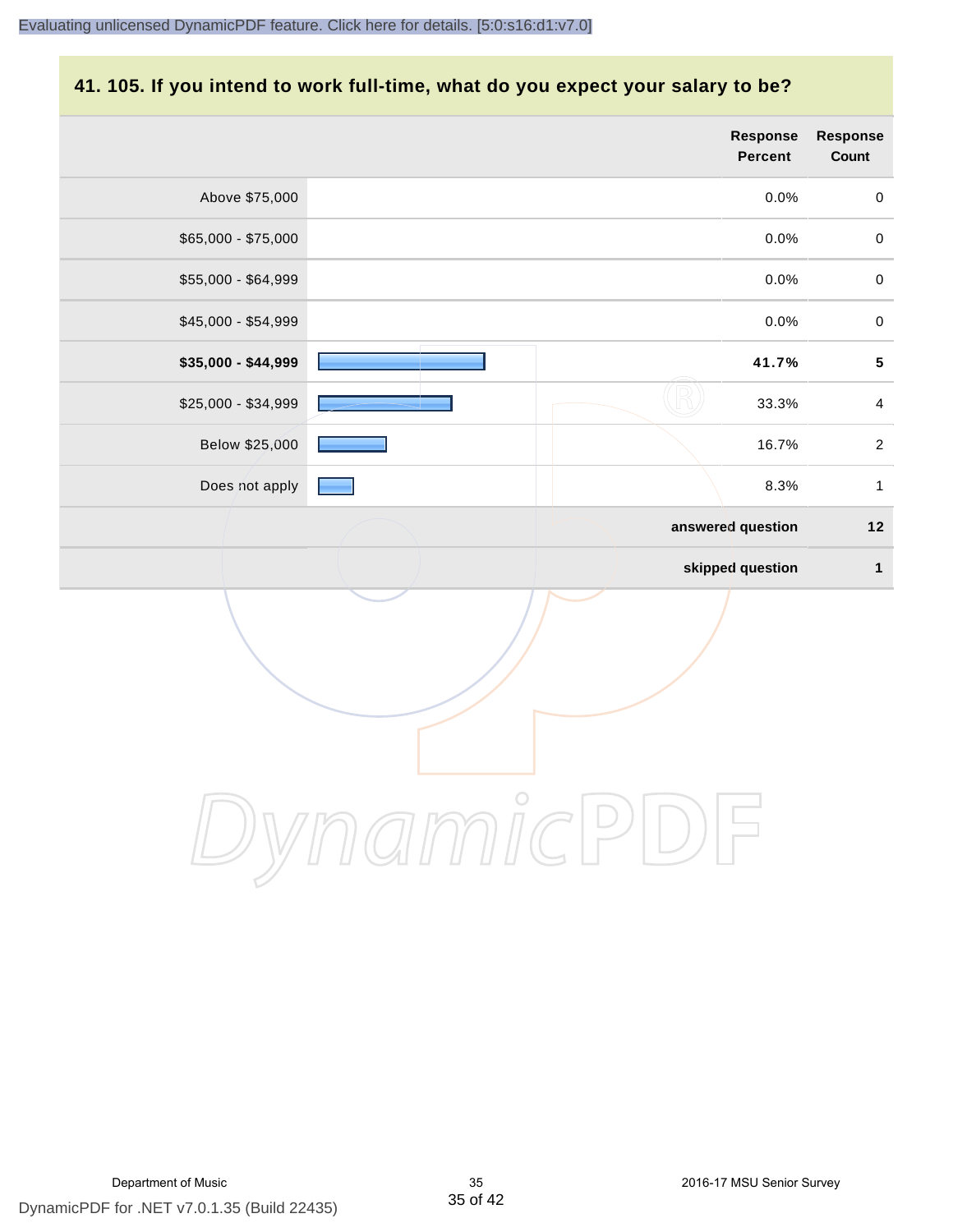## **41. 105. If you intend to work full-time, what do you expect your salary to be?**

| answered question | 12 |
|-------------------|----|
|                   |    |

## **42. 106. If you intend to continue your education, please indicate which statement best describes the institution you will attend.**

| <b>Response</b><br><b>Percent</b> | <b>Response</b><br>Count |
|-----------------------------------|--------------------------|
| 16.7%                             | 2                        |
| 8.3%                              |                          |
| 25.0%                             | 3                        |
| 50.0%                             | 6                        |
| answered question                 | 12                       |
| skipped question                  |                          |
|                                   |                          |

### **43. 107. "I would recommend Murray State University to a prospective student."**

| Response<br>Percent<br>Count<br>L.<br><b>Strongly agree</b><br>58.3%<br>7<br>mente de la construcción de la construcción de la construcción de la construcción de la construcción de la con<br>U<br>-13<br>┳<br>$\overline{\phantom{a}}$<br>$\sqrt{2}$<br>Agree<br>41.7%<br>0.0%<br>Disagree<br>0.0%<br>Strongly disagree<br>answered question<br>skipped question<br>1 |  |                 |
|-------------------------------------------------------------------------------------------------------------------------------------------------------------------------------------------------------------------------------------------------------------------------------------------------------------------------------------------------------------------------|--|-----------------|
|                                                                                                                                                                                                                                                                                                                                                                         |  | <b>Response</b> |
|                                                                                                                                                                                                                                                                                                                                                                         |  |                 |
|                                                                                                                                                                                                                                                                                                                                                                         |  | 5               |
|                                                                                                                                                                                                                                                                                                                                                                         |  | $\mathbf 0$     |
|                                                                                                                                                                                                                                                                                                                                                                         |  | $\mathbf 0$     |
|                                                                                                                                                                                                                                                                                                                                                                         |  | 12              |
|                                                                                                                                                                                                                                                                                                                                                                         |  |                 |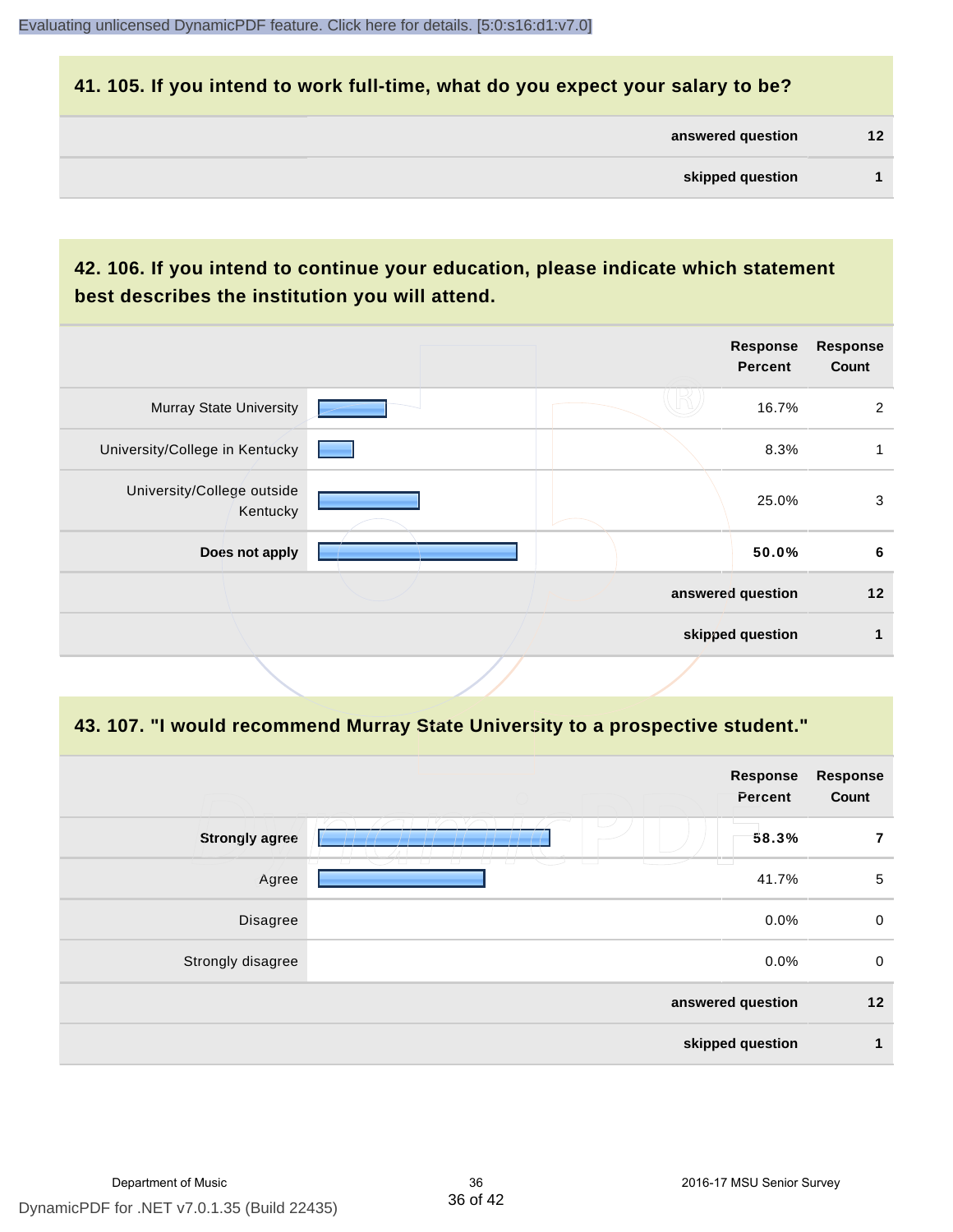| 44. Feedback:     |                   |
|-------------------|-------------------|
|                   | Response<br>Count |
|                   | 2                 |
| answered question | $\mathbf{2}$      |
| skipped question  | 11                |

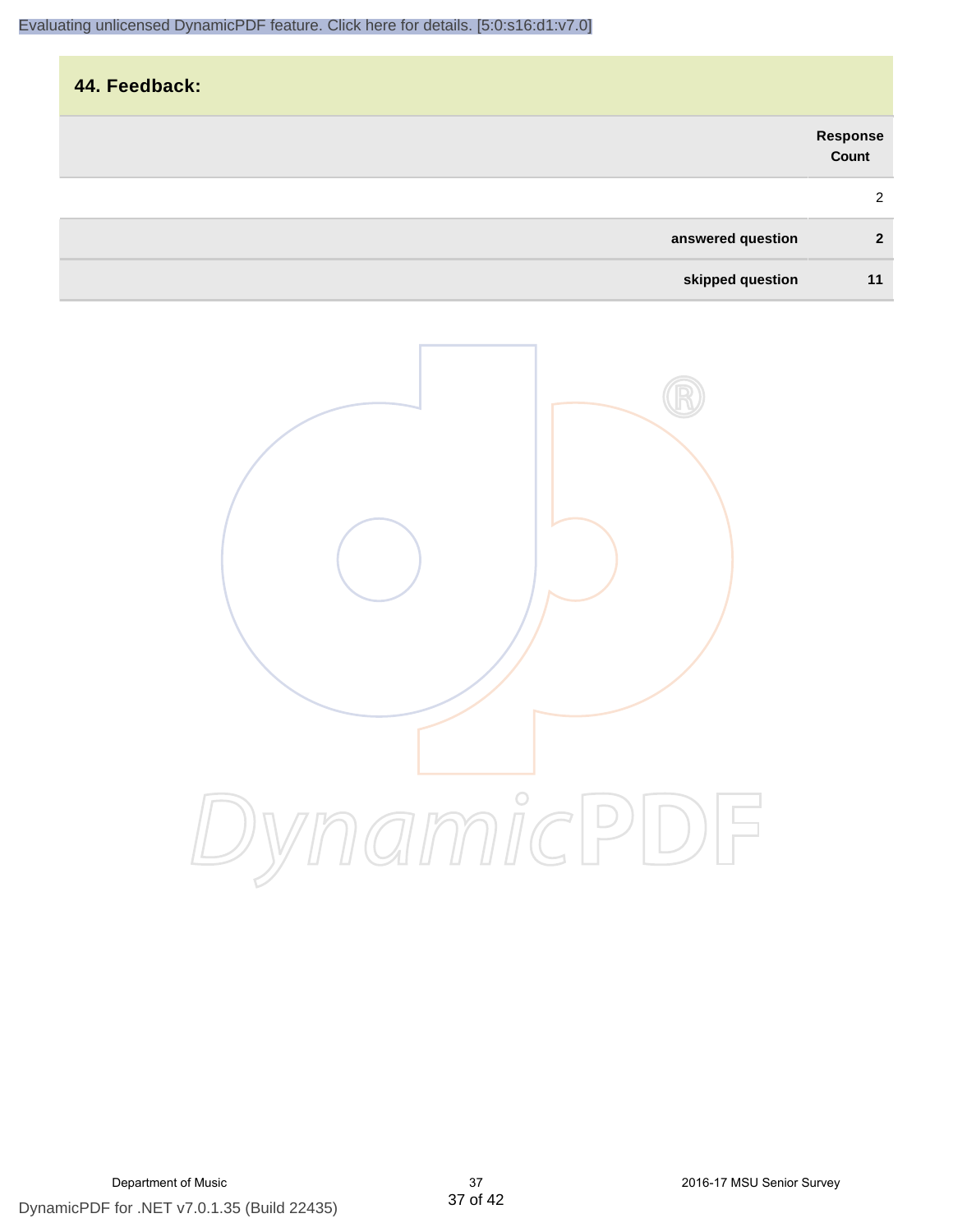|                                                 |  | <b>Response</b><br><b>Percent</b> | <b>Response</b><br>Count |
|-------------------------------------------------|--|-----------------------------------|--------------------------|
| Accounting                                      |  | 0.0%                              | $\mathbf 0$              |
| Advertising                                     |  | 0.0%                              | $\pmb{0}$                |
| <b>Business Administration</b><br>(associate's) |  | 0.0%                              | $\pmb{0}$                |
| <b>Business Administration</b><br>(bachelor's)  |  | 0.0%                              | $\pmb{0}$                |
| <b>Business GIS (certificate)</b>               |  | 0.0%                              | $\mathbf 0$              |
| <b>Computer Information Systems</b>             |  | 0.0%                              | $\pmb{0}$                |
| <b>Computer Science</b>                         |  | 0.0%                              | $\mathbf 0$              |
| Economics                                       |  | 0.0%                              | $\pmb{0}$                |
| Finance                                         |  | 0.0%                              | $\pmb{0}$                |
| <b>Graphic Communications Media</b>             |  | 0.0%                              | $\mathbf 0$              |
| <b>International Business</b>                   |  | 0.0%                              | $\pmb{0}$                |
| Journalism                                      |  | 0.0%                              | $\mathbf 0$              |
| Management                                      |  | 0.0%                              | $\pmb{0}$                |
| Marketing                                       |  | 0.0%                              | $\,0\,$                  |
| Organizational Communication                    |  | 0.0%                              | $\pmb{0}$                |
| <b>Public Relations</b>                         |  | 0.0%                              | $\mathbf 0$              |
| <b>Television Production</b>                    |  | 0.0%                              | $\mathsf 0$              |
| <b>Telecommunications Systems</b><br>Mgmt       |  | 0.0%                              | $\mathbf 0$              |
|                                                 |  | answered question                 | $\pmb{0}$                |
| skipped question                                |  | $13$                              |                          |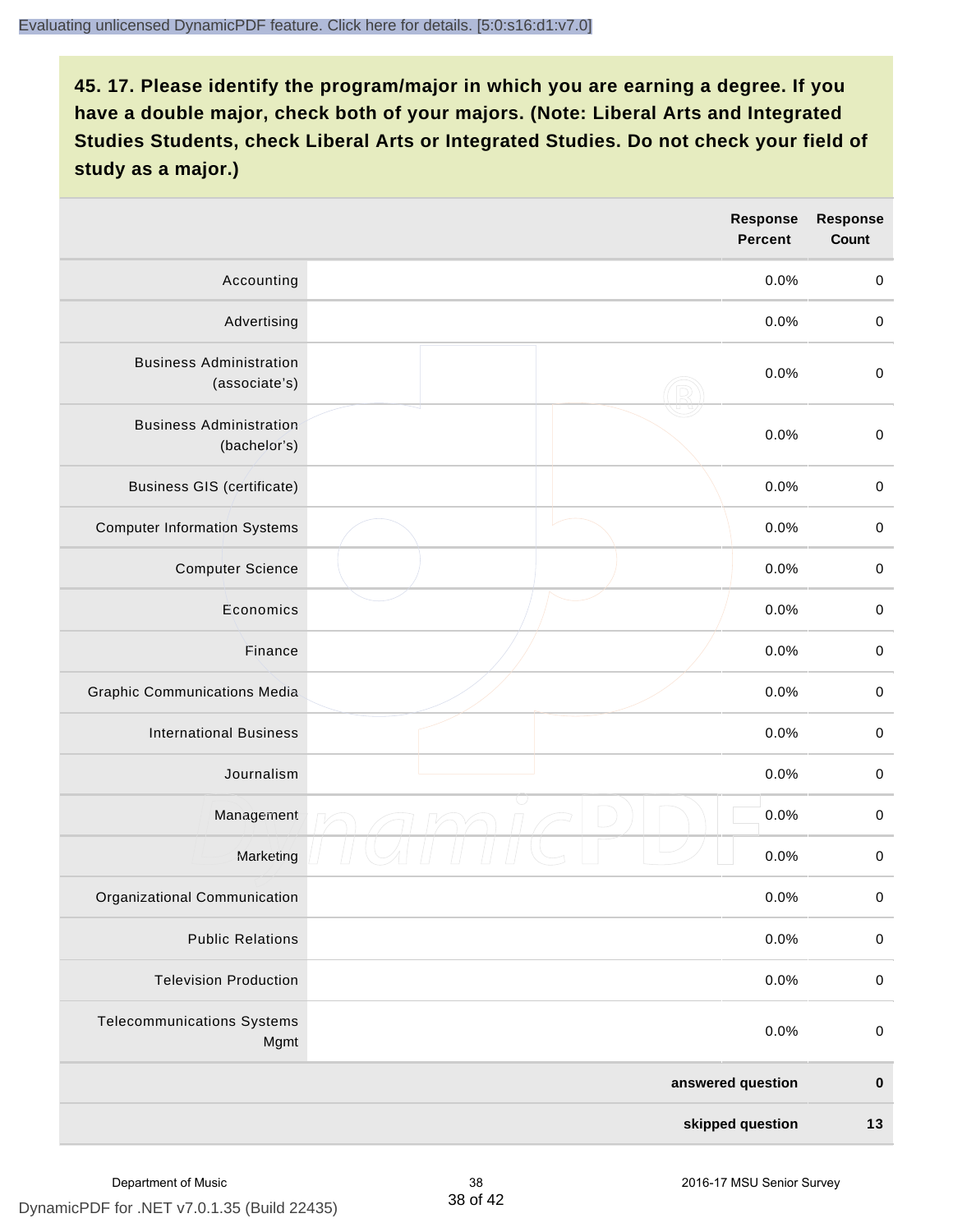| <b>Career &amp; Technical Education</b><br>(associate's) |  | 0.0%      | $\pmb{0}$   |
|----------------------------------------------------------|--|-----------|-------------|
| <b>Career &amp; Technical Education</b><br>(bachelor's)  |  | 0.0%      | $\mathbf 0$ |
| <b>Criminal Justice</b>                                  |  | 0.0%      | $\,0\,$     |
| <b>Elementary School Education</b>                       |  | 0.0%      | $\,0\,$     |
| Health & Physical Education                              |  | 0.0%      | $\,0\,$     |
| Interdisciplinary Early Childhood<br>Education           |  | 0.0%      | $\pmb{0}$   |
| Learning & Behavior Disorders                            |  | 0.0%      | $\,0\,$     |
| Middle School Education                                  |  | 0.0%      | $\pmb{0}$   |
| <b>Recreation &amp; Leisure Services</b>                 |  | 0.0%      | $\pmb{0}$   |
| Social Work                                              |  | 0.0%      | $\pmb{0}$   |
| Youth & Nonprofit Leadership                             |  | 0.0%      | $\mathbf 0$ |
| Art                                                      |  | 0.0%      | $\pmb{0}$   |
| Creative Writing (BFA)                                   |  | 0.0%      | $\pmb{0}$   |
| English                                                  |  | 0.0%      | $\pmb{0}$   |
| English Education (TESOL)                                |  | 0.0%      | $\pmb{0}$   |
| Philosophy                                               |  | 0.0%      | 0           |
| <b>International Affairs</b>                             |  | 0.0%      | $\pmb{0}$   |
| <b>Political Science</b>                                 |  | 0.0%      | $\pmb{0}$   |
| <b>Public Administration</b>                             |  | 0.0%      | $\pmb{0}$   |
| answered question                                        |  | $\pmb{0}$ |             |
| skipped question                                         |  |           | 13          |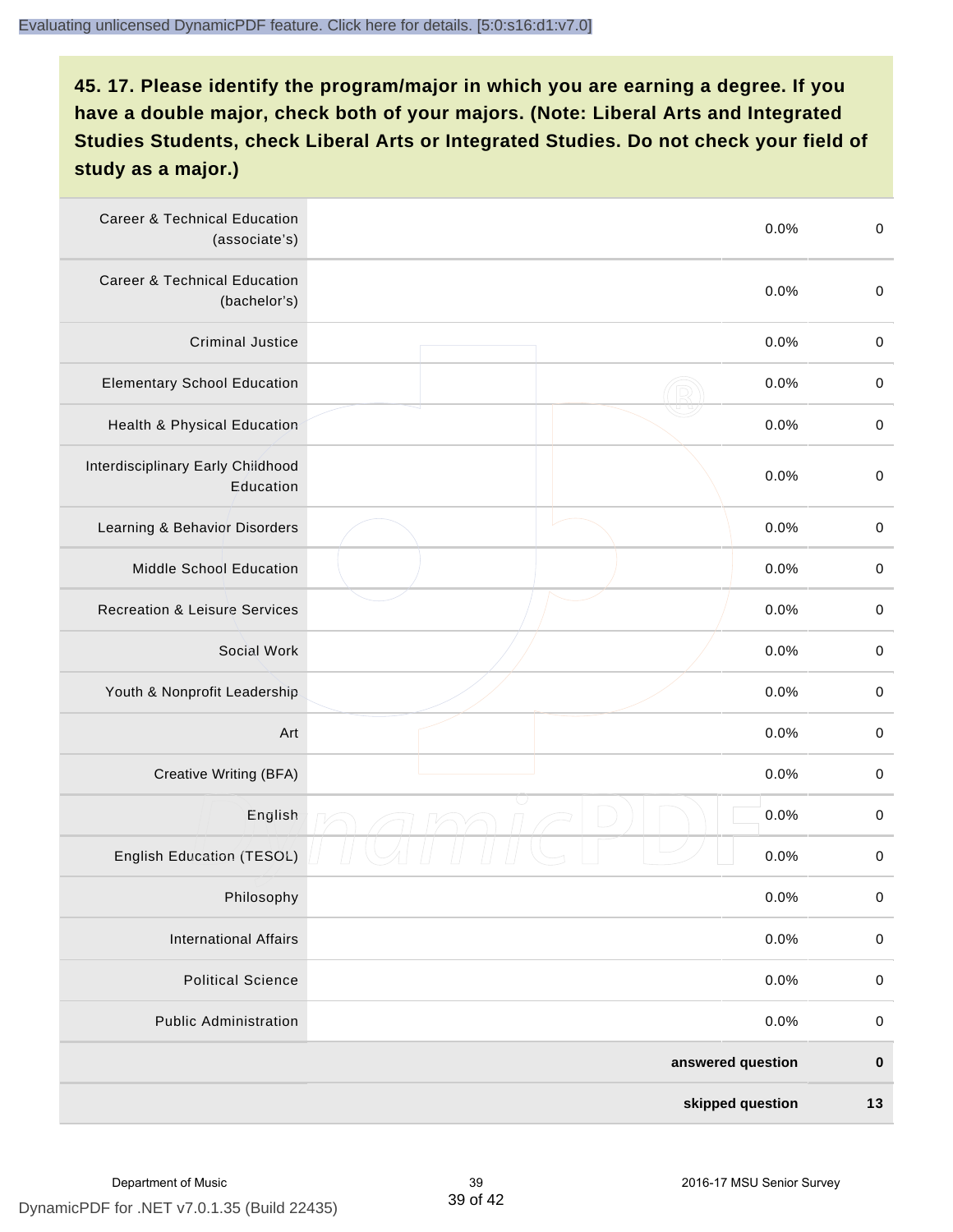| Sociology                                     | 0.0%               | $\mathbf 0$         |
|-----------------------------------------------|--------------------|---------------------|
| History                                       | 0.0%               | $\mathbf 0$         |
| <b>Liberal Arts</b>                           | 0.0%               | $\mathbf 0$         |
| French                                        | 0.0%               | $\pmb{0}$           |
| German                                        | 0.0%               | $\mathbf 0$         |
| Japanese                                      | 0.0%               | $\pmb{0}$           |
| Spanish                                       | 0.0%               | $\mathbf 0$         |
| Music                                         | 0.0%               | $\mathbf 0$         |
| <b>Music Business</b>                         | 0.0%               | $\pmb{0}$           |
| Psychology                                    | 0.0%               | $\mathbf 0$         |
| Theatre                                       | 0.0%               | $\mathbf 0$         |
| Biology                                       | 0.0%               | $\mathbf 0$         |
| Wildlife & Conservation Biology               | 0.0%               | $\mathbf 0$         |
| Chemistry                                     | 0.0%               | $\pmb{0}$           |
| <b>Applied Physics</b>                        | 0.0%<br>$\bigcirc$ | $\mathbf 0$         |
| <b>Engineering Physics</b>                    | 0.0%               | $\mathbf 0$         |
| Physics                                       | 0.0%               | $\mathsf{O}\xspace$ |
| Geosciences                                   | 0.0%               | $\mathbf 0$         |
| Civil Engineering Technology<br>(associate's) | 0.0%               | $\pmb{0}$           |
| Civil Engineering Technology<br>(bachelor's)  | 0.0%               | $\mathbf 0$         |
|                                               | answered question  | $\pmb{0}$           |
| skipped question                              |                    | $13$                |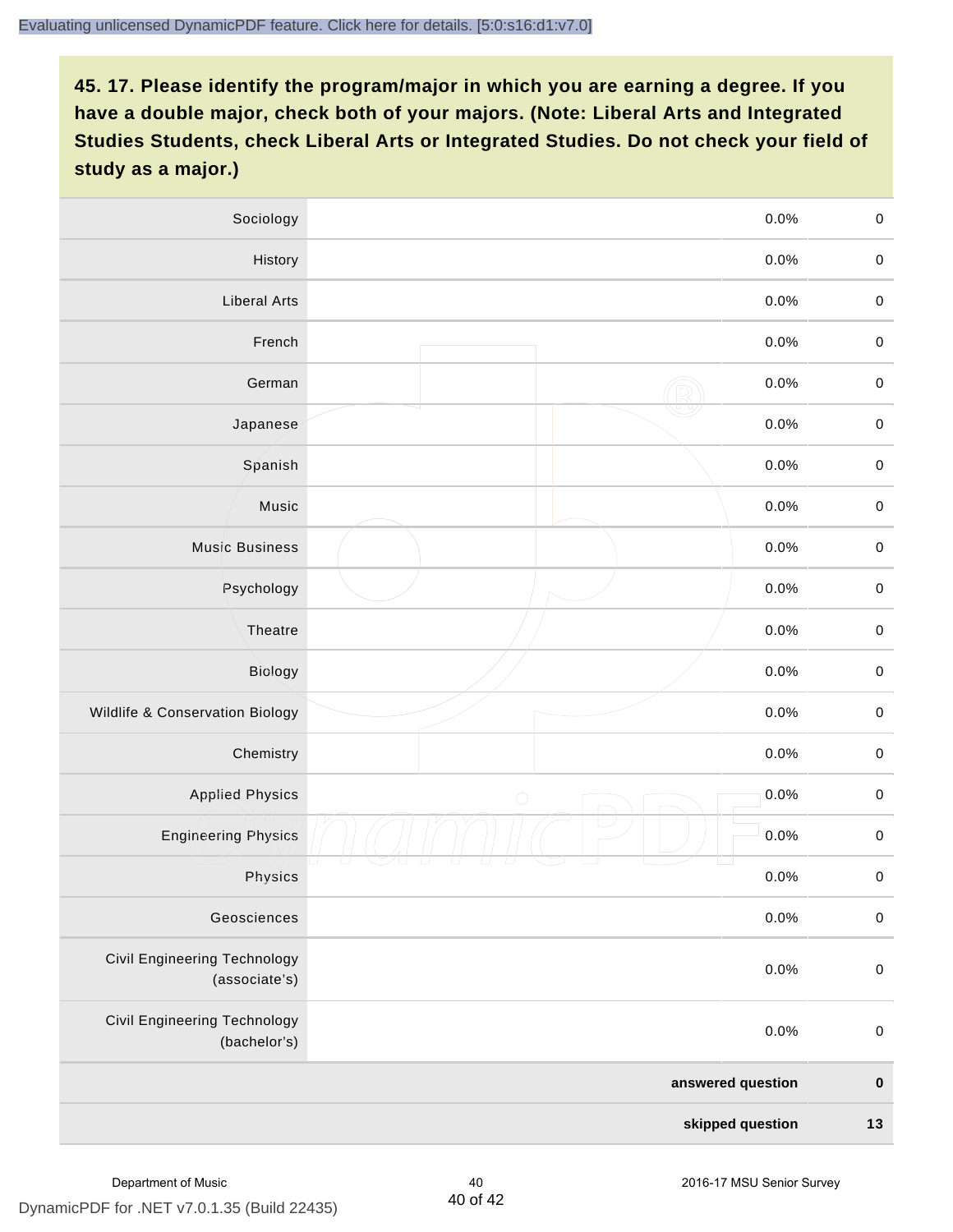| <b>Electromechanical Engineering</b><br>Technology |  | 0.0%              | $\mathbf 0$ |
|----------------------------------------------------|--|-------------------|-------------|
| <b>Engineering Graphics &amp; Design</b>           |  | 0.0%              | $\mathbf 0$ |
| <b>Interior Design</b>                             |  | 0.0%              | $\pmb{0}$   |
| <b>Manufacturing Technology</b>                    |  | 0.0%              | $\pmb{0}$   |
| Occupational Safety and Health                     |  | 0.0%              | $\pmb{0}$   |
| <b>Industrial Technology</b><br>(associate's)      |  | 0.0%              | $\pmb{0}$   |
| <b>Mathematics</b>                                 |  | 0.0%              | $\pmb{0}$   |
| <b>Telecommunications Systems</b><br>Mgmt          |  | 0.0%              | $\pmb{0}$   |
| Agricultural Science & Technology<br>(associate's) |  | 0.0%              | $\mbox{O}$  |
| Agricultural Science (bachelor's)                  |  | 0.0%              | $\mathbf 0$ |
| Animal Technology/Animal-Equine                    |  | 0.0%              | $\pmb{0}$   |
| Animal Technology/Vet Tech,<br>Pre-Vet             |  | 0.0%              | $\pmb{0}$   |
| Athletic Training                                  |  | 0.0%              | $\pmb{0}$   |
| <b>Communication Disorders</b>                     |  | 0.0%              | $\pmb{0}$   |
| <b>Exercise Science</b>                            |  | 0.0%              | $\pmb{0}$   |
| Nursing                                            |  | 0.0%              | $\mathbf 0$ |
| Nursing/RN to BSN                                  |  | 0.0%              | $\pmb{0}$   |
| Nutrition, Dietetics, & Food Mgmt                  |  | 0.0%              | $\,0\,$     |
|                                                    |  | answered question | $\pmb{0}$   |
| skipped question                                   |  |                   | $13$        |